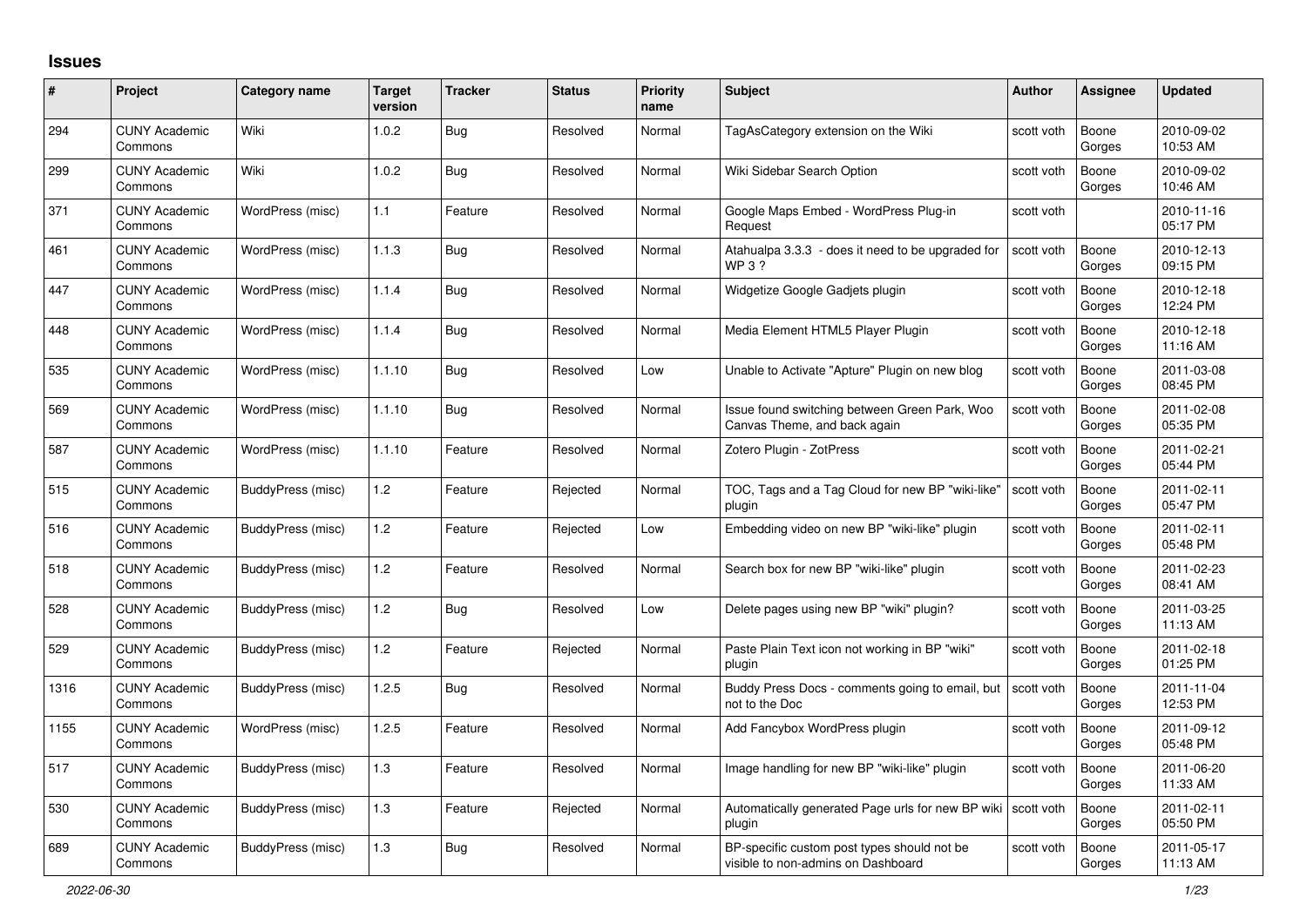| #    | Project                         | <b>Category name</b> | Target<br>version | <b>Tracker</b> | <b>Status</b> | <b>Priority</b><br>name | <b>Subject</b>                                                            | <b>Author</b> | <b>Assignee</b> | <b>Updated</b>         |
|------|---------------------------------|----------------------|-------------------|----------------|---------------|-------------------------|---------------------------------------------------------------------------|---------------|-----------------|------------------------|
| 754  | <b>CUNY Academic</b><br>Commons | BuddyPress (misc)    | 1.3               | Bug            | Resolved      | Normal                  | LaTex parsing on email notifications                                      | scott voth    | Boone<br>Gorges | 2011-09-14<br>01:28 AM |
| 1379 | <b>CUNY Academic</b><br>Commons | Wiki                 | 1.3               | <b>Bug</b>     | Resolved      | Normal                  | Help Link in the Admin Bar points to old Help<br>Page                     | scott voth    | Boone<br>Gorges | 2011-12-09<br>09:08 AM |
| 1310 | <b>CUNY Academic</b><br>Commons | WordPress (misc)     | $1.3$             | Feature        | Resolved      | Low                     | Zotpress                                                                  | scott voth    |                 | 2011-12-08<br>07:08 PM |
| 1355 | <b>CUNY Academic</b><br>Commons | WordPress (misc)     | 1.3               | Feature        | Resolved      | Normal                  | Plugin request: Tagline Rotator                                           | scott voth    | Boone<br>Gorges | 2011-12-08<br>07:04 PM |
| 1461 | CUNY Academic<br>Commons        | BuddyPress (misc)    | 1.3.1             | Bug            | Resolved      | Normal                  | Strange Behaviour in the Activity Stream                                  | scott voth    | Boone<br>Gorges | 2011-12-19<br>08:33 AM |
| 1465 | <b>CUNY Academic</b><br>Commons | Wiki                 | 1.3.4             | <b>Bug</b>     | Resolved      | Normal                  | TagAsCategory Extension & Wiki Inc Plugin                                 | scott voth    | Boone<br>Gorges | 2012-01-10<br>08:46 PM |
| 1502 | <b>CUNY Academic</b><br>Commons | WordPress (misc)     | 1.3.4             | Support        | Resolved      | Normal                  | The Commons Classified - ClassiPress Theme                                | scott voth    | Boone<br>Gorges | 2012-01-13<br>09:09 AM |
| 1427 | <b>CUNY Academic</b><br>Commons | WordPress (misc)     | 1.3.5             | Feature        | Resolved      | Normal                  | Plugin Request: jQuery Vertical Accordion Menu                            | scott voth    | Boone<br>Gorges | 2012-01-16<br>08:17 PM |
| 1645 | <b>CUNY Academic</b><br>Commons | WordPress (misc)     | 1.3.8             | <b>Bug</b>     | Resolved      | Normal                  | WordTube Plugin can't find "JW Player" - fails to<br>play .swf files      | scott voth    | Boone<br>Gorges | 2012-02-23<br>07:27 PM |
| 1716 | <b>CUNY Academic</b><br>Commons | WordPress (misc)     | 1.3.9             | Feature        | Resolved      | Normal                  | Plugin Request: Blogger Importer                                          | scott voth    | Boone<br>Gorges | 2012-03-12<br>11:56 AM |
| 1717 | CUNY Academic<br>Commons        | WordPress (misc)     | 1.3.9             | Bug            | Resolved      | Normal                  | SimplePie For WP not working - need a writable<br>Cache Folder            | scott voth    | Boone<br>Gorges | 2012-03-12<br>12:17 PM |
| 1719 | <b>CUNY Academic</b><br>Commons | WordPress (misc)     | 1.3.9             | Feature        | Resolved      | Normal                  | Plugin Request: RSS Importer                                              | scott voth    | Boone<br>Gorges | 2012-03-12<br>11:59 AM |
| 1720 | <b>CUNY Academic</b><br>Commons | WordPress (misc)     | 1.3.9             | Feature        | Resolved      | Normal                  | Plugin Request: Tumblr Importer                                           | scott voth    | Boone<br>Gorges | 2012-03-12<br>11:57 AM |
| 1656 | <b>CUNY Academic</b><br>Commons | WordPress (misc)     | 1.3.10            | <b>Bug</b>     | Rejected      | High                    | WordTube Player Still Doesn't Play SWF Files                              | scott voth    | Boone<br>Gorges | 2012-03-29<br>07:59 PM |
| 1746 | <b>CUNY Academic</b><br>Commons | WordPress (misc)     | 1.3.10            | Feature        | Resolved      | Normal                  | Max Number of Items in a Tag Cloud                                        | scott voth    | Boone<br>Gorges | 2012-03-29<br>10:09 AM |
| 1797 | <b>CUNY Academic</b><br>Commons | WordPress (misc)     | 1.3.10.1          | Bug            | Resolved      | Urgent                  | JITP link doesn't seem to be working - "page not<br>redirecting properly" | scott voth    | Boone<br>Gorges | 2012-03-30<br>08:38 AM |
| 1396 | <b>CUNY Academic</b><br>Commons | WordPress (misc)     | 1.3.13            | <b>Bug</b>     | Resolved      | Normal                  | InLine Google Docs Plugin Not Working                                     | scott voth    | Boone<br>Gorges | 2012-05-22<br>11:36 AM |
| 1848 | <b>CUNY Academic</b><br>Commons | WordPress (misc)     | 1.3.13            | <b>Bug</b>     | Resolved      | Normal                  | Having Issues with Saving Menu Changes on the<br><b>Commons Codex</b>     | scott voth    | Boone<br>Gorges | 2012-04-26<br>07:48 PM |
| 1947 | CUNY Academic<br>Commons        | WordPress (misc)     | 1.3.15            | Bug            | Rejected      | Normal                  | Inline Google Docs - SSL required                                         | scott voth    | Boone<br>Gorges | 2012-06-25<br>09:12 AM |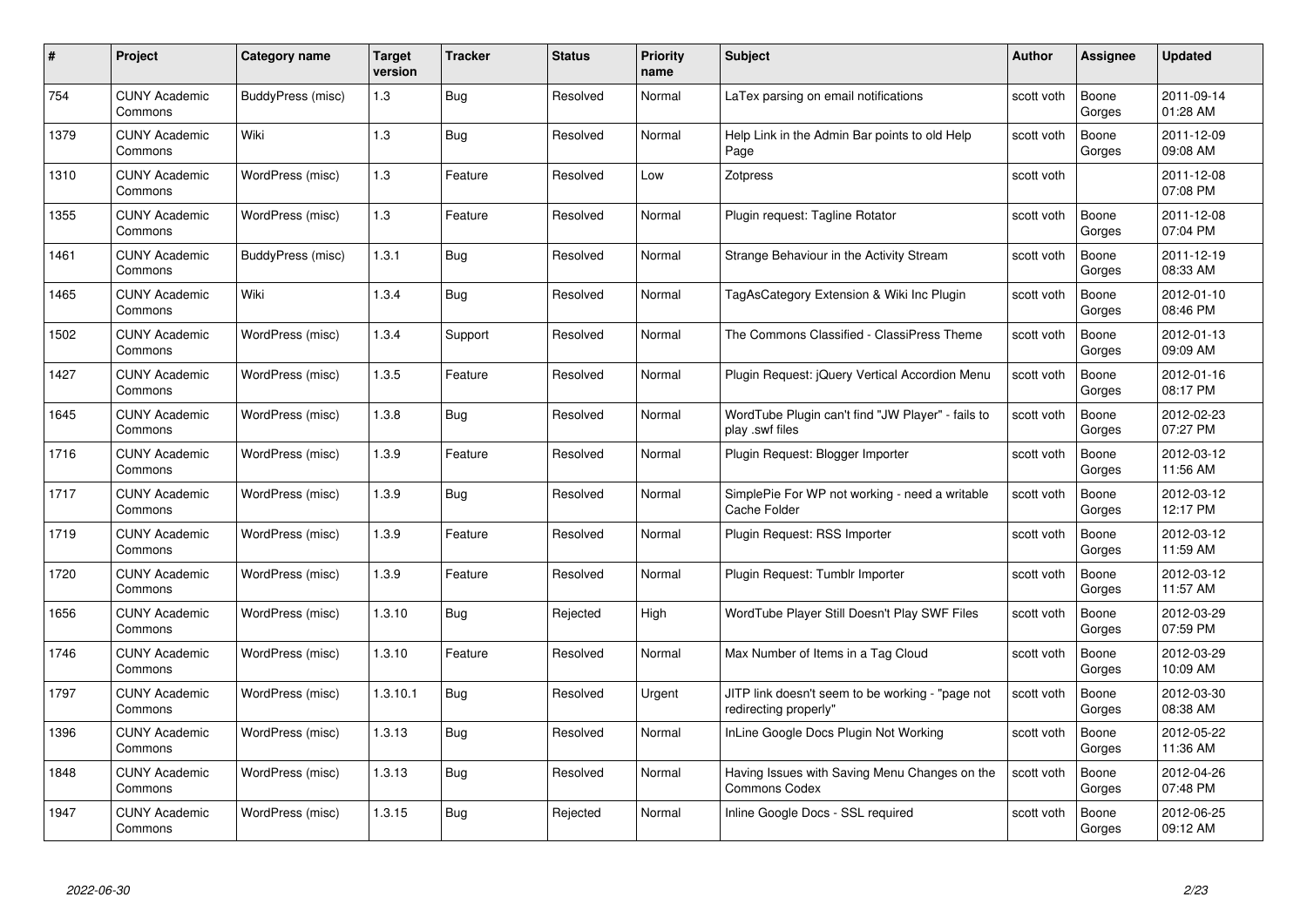| #    | Project                         | Category name            | Target<br>version | <b>Tracker</b> | <b>Status</b> | <b>Priority</b><br>name | <b>Subject</b>                                                                              | Author     | <b>Assignee</b>   | <b>Updated</b>         |
|------|---------------------------------|--------------------------|-------------------|----------------|---------------|-------------------------|---------------------------------------------------------------------------------------------|------------|-------------------|------------------------|
| 1948 | <b>CUNY Academic</b><br>Commons | WordPress (misc)         | 1.3.15            | Bug            | Rejected      | Normal                  | Verite Timeline plugin                                                                      | scott voth | Boone<br>Gorges   | 2012-06-25<br>09:10 AM |
| 2009 | <b>CUNY Academic</b><br>Commons | WordPress (misc)         | 1.3.17            | Feature        | Resolved      | Urgent                  | New Child Theme for Woo Theme 'Simplicity'                                                  | scott voth | Boone<br>Gorges   | 2012-08-01<br>12:25 AM |
| 1257 | <b>CUNY Academic</b><br>Commons | BuddyPress (misc)        | 1.4               | <b>Bug</b>     | Resolved      | Low                     | Next Page Navigation missing at bottom of page<br>when looking at Group Members             | scott voth | Dominic<br>Giglio | 2012-03-12<br>02:55 PM |
| 1718 | <b>CUNY Academic</b><br>Commons | WordPress (misc)         | 1.4               | Feature        | Resolved      | Normal                  | Plugin Request - Live Journal Importer                                                      | scott voth | Boone<br>Gorges   | 2012-03-19<br>10:48 PM |
| 2112 | <b>CUNY Academic</b><br>Commons | WordPress (misc)         | 1.4.5             | <b>Bug</b>     | Resolved      | Normal                  | Codex Slider getting a jquery error                                                         | scott voth | Dominic<br>Giglio | 2012-09-18<br>06:38 PM |
| 2332 | <b>CUNY Academic</b><br>Commons | WordPress (misc)         | 1.4.20            | <b>Bug</b>     | Resolved      | Normal                  | Arras Theme Slider gets jquery error                                                        | scott voth | Dominic<br>Giglio | 2013-03-01<br>07:55 PM |
| 2436 | <b>CUNY Academic</b><br>Commons | WordPress (misc)         | 1.4.20            | Bug            | Resolved      | Normal                  | Commons News blog - Commons Buzz Slider                                                     | scott voth | Boone<br>Gorges   | 2013-02-28<br>11:27 AM |
| 2525 | <b>CUNY Academic</b><br>Commons | WordPress (misc)         | 1.4.25            | Bug            | Resolved      | Normal                  | Twitter Widget Pro Plugin                                                                   | scott voth |                   | 2013-04-21<br>07:34 PM |
| 1222 | <b>CUNY Academic</b><br>Commons | WordPress (misc)         | 1.5               | Feature        | Resolved      | Normal                  | Evaluate Premium Themes for "The Commons<br>Classified"                                     | scott voth | Boone<br>Gorges   | 2011-11-29<br>10:23 AM |
| 2779 | <b>CUNY Academic</b><br>Commons | BuddyPress (misc)        | 1.5.3             | <b>Bug</b>     | Resolved      | Normal                  | Firefox Issue on Portfolio page when scrolling<br>down                                      | scott voth | Boone<br>Gorges   | 2013-09-19<br>01:52 PM |
| 2796 | <b>CUNY Academic</b><br>Commons |                          | 1.5.4             | <b>Bug</b>     | Resolved      | Normal                  | Sluggish Response on the Site - Sunday 9/15 -<br>3PM - 6PM                                  | scott voth | Boone<br>Gorges   | 2013-10-01<br>08:41 PM |
| 2813 | <b>CUNY Academic</b><br>Commons | WordPress (misc)         | 1.5.5             | Feature        | Resolved      | Normal                  | WordPress plugin request - MailPoet                                                         | scott voth | Boone<br>Gorges   | 2013-10-11<br>08:18 PM |
| 2080 | <b>CUNY Academic</b><br>Commons | WordPress (misc)         | 1.5.21            | Feature        | Resolved      | Normal                  | Upgrade Woo Canvas to Current Version (5.0) -<br>Responsive                                 | scott voth | Dominic<br>Giglio | 2014-03-12<br>01:42 PM |
| 2982 | <b>CUNY Academic</b><br>Commons | <b>WordPress Themes</b>  | 1.5.21            | <b>Bug</b>     | Resolved      | Normal                  | Sliders are broken on Woo Canvas theme                                                      | scott voth | Dominic<br>Giglio | 2014-03-12<br>01:41 PM |
| 2849 | <b>CUNY Academic</b><br>Commons | BuddyPress (misc)        | 1.6               | Design/UX      | Duplicate     | Low                     | User Experience - Changing Avatar                                                           | scott voth | Boone<br>Gorges   | 2014-03-27<br>03:08 PM |
| 2581 | <b>CUNY Academic</b><br>Commons | WordPress (misc)         | 1.6.3             | <b>Bug</b>     | Resolved      | Low                     | <b>Blog Deleted?</b>                                                                        | scott voth | Boone<br>Gorges   | 2014-05-12<br>02:46 PM |
| 3200 | <b>CUNY Academic</b><br>Commons | <b>WordPress Plugins</b> | 1.6.4             | Bug            | Resolved      | Normal                  | Plugin Request: Social Stickers                                                             | scott voth | Boone<br>Gorges   | 2014-05-21<br>09:53 PM |
| 3348 | <b>CUNY Academic</b><br>Commons | Toolbar                  | 1.6.11            | <b>Bug</b>     | Resolved      | Normal                  | "Publications on the Commons" option missing on<br>"About" link accessed from the Admin Bar | scott voth | Boone<br>Gorges   | 2014-08-01<br>08:55 AM |
| 3358 | CUNY Academic<br>Commons        | <b>WordPress Plugins</b> | 1.6.11            | Support        | Resolved      | Normal                  | Plugin Request: GeoMashUp                                                                   | scott voth | Boone<br>Gorges   | 2014-08-01<br>08:40 AM |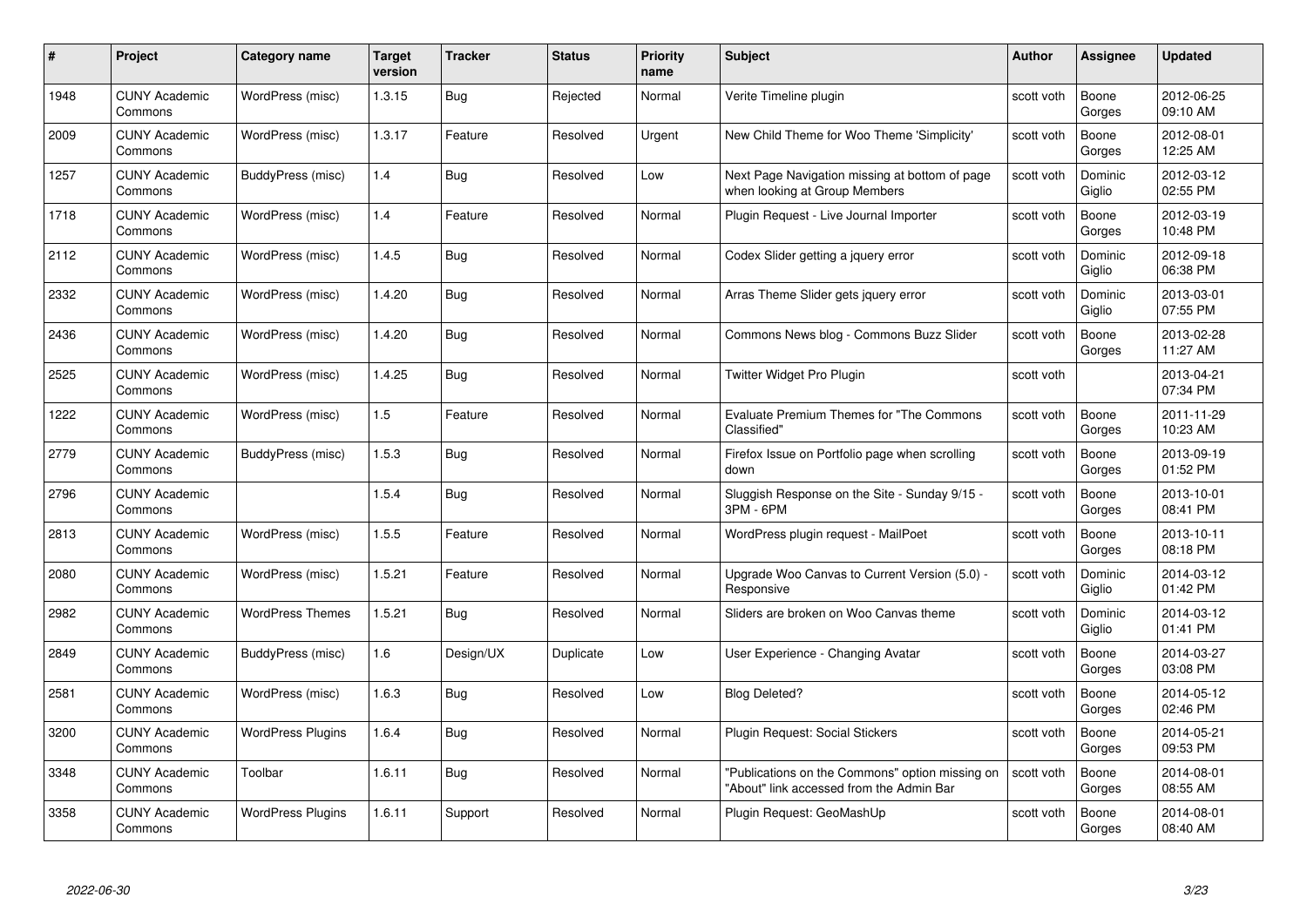| #    | Project                         | Category name            | Target<br>version | <b>Tracker</b> | <b>Status</b> | <b>Priority</b><br>name | <b>Subject</b>                                                           | Author     | <b>Assignee</b>       | <b>Updated</b>         |
|------|---------------------------------|--------------------------|-------------------|----------------|---------------|-------------------------|--------------------------------------------------------------------------|------------|-----------------------|------------------------|
| 3502 | <b>CUNY Academic</b><br>Commons | Blogs (BuddyPress)       | 1.6.17            | Bug            | Resolved      | High                    | "Create a Site" button not working on Blog Page                          | scott voth | Boone<br>Gorges       | 2014-09-30<br>02:17 PM |
| 3531 | <b>CUNY Academic</b><br>Commons | Home Page                | 1.7               | Feature        | Resolved      | Normal                  | Let Users Hover over Hero Slides to Stop<br>Animation                    | scott voth | Daniel Jones          | 2014-10-13<br>05:43 PM |
| 3522 | <b>CUNY Academic</b><br>Commons | My Commons               | 1.7               | <b>Bug</b>     | Resolved      | Normal                  | 1.7 Testing - Delete button not working on My<br>Commons                 | scott voth | Raymond<br>Hoh        | 2014-10-08<br>03:13 PM |
| 3576 | <b>CUNY Academic</b><br>Commons | <b>WordPress Plugins</b> | 1.7.1             | Support        | Resolved      | Normal                  | Plugin Request: Better Search                                            | scott voth | Boone<br>Gorges       | 2014-10-21<br>11:26 AM |
| 3478 | <b>CUNY Academic</b><br>Commons | Domain Mapping           | 1.7.2             | Feature        | Resolved      | Normal                  | Google Analytics and Mapped Domains                                      | scott voth | scott voth            | 2014-11-02<br>09:43 AM |
| 3600 | <b>CUNY Academic</b><br>Commons | <b>WordPress Plugins</b> | 1.7.2             | Support        | Resolved      | Normal                  | New Plugin Request - Meta-Slider                                         | scott voth | Boone<br>Gorges       | 2014-11-01<br>02:29 PM |
| 3712 | <b>CUNY Academic</b><br>Commons | <b>WordPress Themes</b>  | 1.7.6             | Support        | Resolved      | Normal                  | Two plugins for the "Old Paper Theme" not<br>Available                   | scott voth |                       | 2014-12-11<br>08:16 PM |
| 3940 | <b>CUNY Academic</b><br>Commons | <b>WordPress Plugins</b> | 1.7.16            | Support        | Resolved      | Normal                  | Plugin Request - Amazon Link                                             | scott voth | Boone<br>Gorges       | 2015-03-21<br>08:45 PM |
| 1237 | <b>CUNY Academic</b><br>Commons | Events                   | 1.8               | Feature        | Resolved      | Normal                  | Develop Commons Calendar of Events Plugin                                | scott voth | Boone<br>Gorges       | 2016-02-15<br>11:19 PM |
| 3523 | <b>CUNY Academic</b><br>Commons | My Commons               | 1.8               | <b>Bug</b>     | Resolved      | Normal                  | 1.7 Testing - "Reply" and Post Button                                    | scott voth | Boone<br>Gorges       | 2015-04-09<br>05:19 PM |
| 4309 | <b>CUNY Academic</b><br>Commons | Home Page                | 1.8.5             | Feature        | Resolved      | Normal                  | Change Main Navigation Help Link to<br>http://codex.commons.gc.cuny.edu/ | scott voth |                       | 2015-07-21<br>10:45 AM |
| 4455 | <b>CUNY Academic</b><br>Commons | <b>Group Files</b>       | 1.8.8             | <b>Bug</b>     | Resolved      | High                    | Group Files Download to zip Not working                                  | scott voth | Boone<br>Gorges       | 2015-08-19<br>09:58 AM |
| 4419 | <b>CUNY Academic</b><br>Commons | <b>WordPress Plugins</b> | 1.8.8             | Support        | Resolved      | Normal                  | Activate "WordPress Importer" by Default                                 | scott voth | Raymond<br><b>Hoh</b> | 2015-08-11<br>08:29 PM |
| 4526 | <b>CUNY Academic</b><br>Commons | Homepage Slides          | 1.8.11            | Bug            | Resolved      | Normal                  | Mousing Over Hero Slide does not stop Animation                          | scott voth | Daniel Jones          | 2015-09-18<br>03:53 PM |
| 3964 | <b>CUNY Academic</b><br>Commons | Group Announcments       | 1.8.17            | Bug            | Resolved      | Normal                  | "There was a problem" error when posting<br>Group Announcement           | scott voth | Boone<br>Gorges       | 2015-11-18<br>05:45 PM |
| 4524 | <b>CUNY Academic</b><br>Commons | Events                   | 1.9               | Feature        | Resolved      | Normal                  | Create a iCal Feed for Events Calendar                                   | scott voth | Raymond<br><b>Hoh</b> | 2015-11-09<br>12:55 PM |
| 4978 | <b>CUNY Academic</b><br>Commons | <b>Directories</b>       | 1.9.4             | Feature        | Resolved      | High                    | On Profile Provide a Way to Enter or Change<br><b>Campus Affiliation</b> | scott voth | Boone<br>Gorges       | 2016-01-11<br>10:41 PM |
| 5089 | <b>CUNY Academic</b><br>Commons | Server                   | 1.9.4             | Support        | Resolved      | Urgent                  | response time sluggish                                                   | scott voth | Boone<br>Gorges       | 2016-01-11<br>10:16 PM |
| 5548 | CUNY Academic<br>Commons        | <b>WordPress Plugins</b> | 1.9.15            | Feature        | Resolved      | Normal                  | Plugin Request: Inventory Manager - Michael<br>Madden                    | scott voth |                       | 2016-05-11<br>11:27 PM |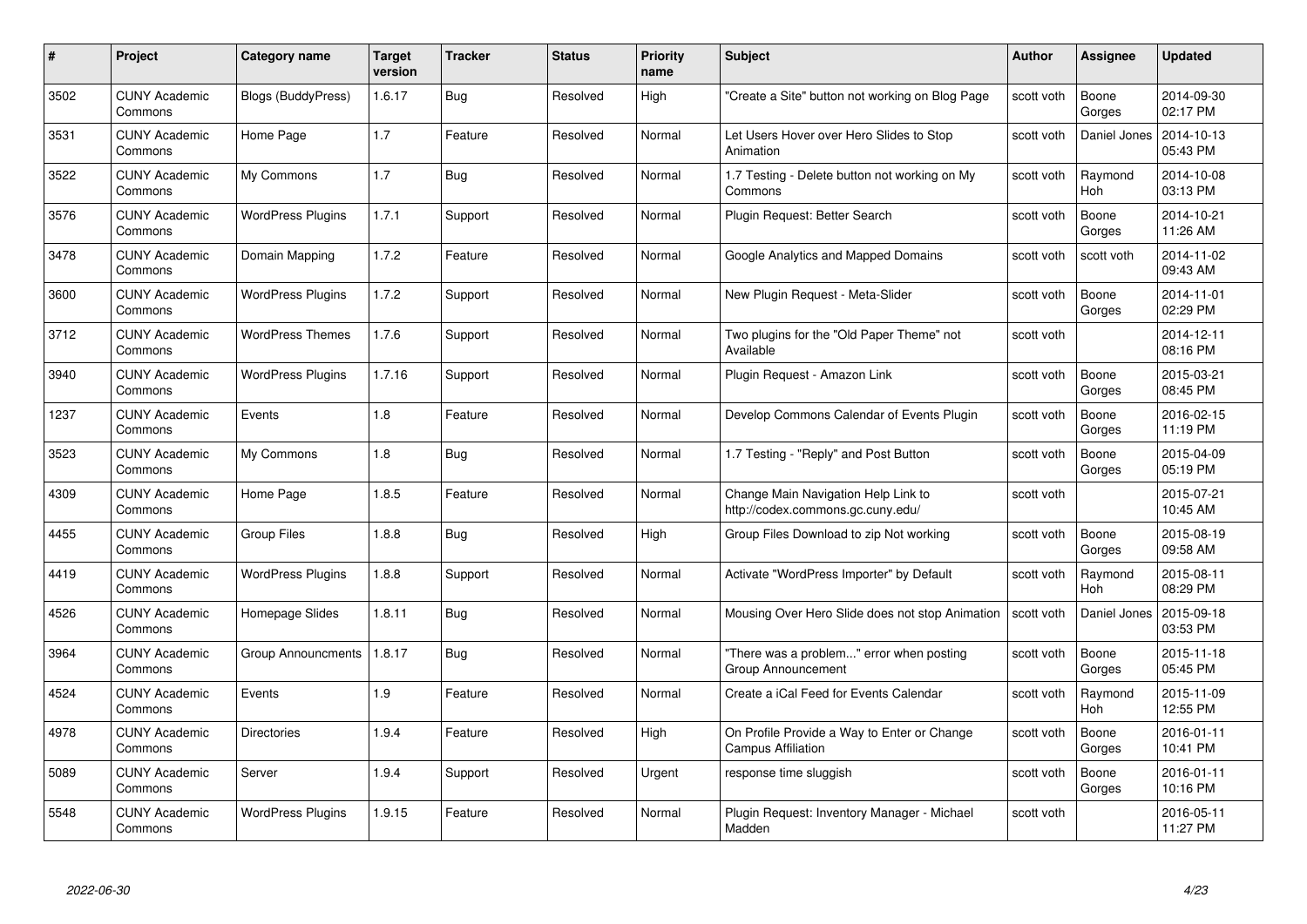| #    | Project                         | <b>Category name</b>       | Target<br>version | <b>Tracker</b> | <b>Status</b> | <b>Priority</b><br>name | <b>Subject</b>                                                        | <b>Author</b> | <b>Assignee</b> | <b>Updated</b>         |
|------|---------------------------------|----------------------------|-------------------|----------------|---------------|-------------------------|-----------------------------------------------------------------------|---------------|-----------------|------------------------|
| 5582 | <b>CUNY Academic</b><br>Commons | <b>WordPress Plugins</b>   | 1.9.17            | Bug            | Resolved      | Normal                  | Visual Composer Not Working with Bridge Theme<br>Anymore              | scott voth    | Boone<br>Gorges | 2016-06-01<br>10:56 PM |
| 5569 | <b>CUNY Academic</b><br>Commons | <b>WordPress Plugins</b>   | 1.9.18            | Feature        | Resolved      | Normal                  | WP Inventory Manager Add-On - Michael Madden                          | scott voth    | Boone<br>Gorges | 2016-06-12<br>10:39 AM |
| 5653 | <b>CUNY Academic</b><br>Commons | <b>WordPress Plugins</b>   | 1.9.19            | Feature        | Resolved      | Normal                  | Plugin Request - Simple Custom Post Order -<br>Cynthia Tobar          | scott voth    | Boone<br>Gorges | 2016-06-21<br>10:19 PM |
| 5828 | <b>CUNY Academic</b><br>Commons | Upgrades                   | 1.9.22            | Bug            | Resolved      | High                    | New Server - File Uploads                                             | scott voth    | Boone<br>Gorges | 2016-08-02<br>12:00 AM |
| 5885 | <b>CUNY Academic</b><br>Commons | <b>WordPress Plugins</b>   | 1.9.24            | Support        | Resolved      | Normal                  | Plugin Request - Knight Lab Timeline                                  | scott voth    | Boone<br>Gorges | 2016-08-11<br>10:56 PM |
| 6000 | <b>CUNY Academic</b><br>Commons | <b>WordPress Plugins</b>   | 1.9.27            | <b>Bug</b>     | Resolved      | Normal                  | Unconfirmed Users Plugin is visible on all sites                      | scott voth    | Boone<br>Gorges | 2016-09-11<br>09:10 PM |
| 1625 | <b>CUNY Academic</b><br>Commons | BuddyPress (misc)          | 1.10              | Feature        | Resolved      | Normal                  | Modify Default Avatar and Assignment Process                          | scott voth    | Boone<br>Gorges | 2016-02-19<br>12:09 AM |
| 6536 | <b>CUNY Academic</b><br>Commons | <b>Email Notifications</b> | 1.10              | <b>Bug</b>     | Resolved      | Normal                  | HTML not rendering (Sunday, 12:30 - 1:15PM) -<br>Commons 1.10 Testing | scott voth    | Raymond<br>Hoh  | 2016-11-07<br>10:49 AM |
| 6539 | <b>CUNY Academic</b><br>Commons | Events                     | 1.10              | Bug            | Resolved      | Normal                  | Event Room numbers don't seem to be persisted<br>Commons 1.10 testing | scott voth    | Boone<br>Gorges | 2016-10-31<br>04:23 PM |
| 6542 | <b>CUNY Academic</b><br>Commons | Group Forums               | 1.10              | <b>Bug</b>     | Resolved      | Normal                  | Embedded image's caption is not rendering -<br>Commons 1.10 testing   | scott voth    | Raymond<br>Hoh  | 2016-11-01<br>10:59 AM |
| 7738 | CUNY Academic<br>Commons        | <b>WordPress Plugins</b>   | 1.10.12           | Feature        | Resolved      | Normal                  | Image Attribution Tagger                                              | scott voth    |                 | 2017-03-02<br>02:22 PM |
| 7870 | <b>CUNY Academic</b><br>Commons | <b>WordPress Plugins</b>   | 1.10.15           | Feature        | Resolved      | Normal                  | Plugin request: Smush It                                              | scott voth    | Boone<br>Gorges | 2017-03-31<br>10:28 AM |
| 7810 | <b>CUNY Academic</b><br>Commons | <b>WordPress Themes</b>    | 1.10.15           | Support        | Resolved      | Normal                  | Brunelleschi theme deprecation                                        | scott voth    |                 | 2017-03-27<br>10:38 AM |
| 8149 | <b>CUNY Academic</b><br>Commons | <b>WordPress Plugins</b>   | 1.11              | Support        | Resolved      | Normal                  | Plugin Request - YouTube                                              | scott voth    | Boone<br>Gorges | 2017-05-15<br>09:54 AM |
| 8427 | <b>CUNY Academic</b><br>Commons | <b>WordPress Themes</b>    | 1.11.8            | Support        | Resolved      | Normal                  | child theme request for Short Docs                                    | scott voth    | Boone<br>Gorges | 2017-08-01<br>10:13 PM |
| 8454 | <b>CUNY Academic</b><br>Commons | <b>WordPress Plugins</b>   | 1.11.9            | Support        | Resolved      | Normal                  | activate WP Bakery Visual Composer plugin for<br>child theme          | scott voth    | Boone<br>Gorges | 2017-08-10<br>02:09 PM |
| 8475 | <b>CUNY Academic</b><br>Commons | <b>WordPress Themes</b>    | 1.11.9            | Support        | Resolved      | Normal                  | fix typo in child theme                                               | scott voth    | Boone<br>Gorges | 2017-08-08<br>04:31 PM |
| 8683 | <b>CUNY Academic</b><br>Commons | WordPress (misc)           | 1.11.12           | Support        | Resolved      | Normal                  | site banner getting overlaid by black WordPress<br>nav bar            | scott voth    |                 | 2017-09-11<br>09:32 PM |
| 8706 | <b>CUNY Academic</b><br>Commons | <b>WordPress Plugins</b>   | 1.11.13           | Support        | Resolved      | Normal                  | Plugin Request - Accordion Slider lite                                | scott voth    |                 | 2017-09-22<br>10:01 AM |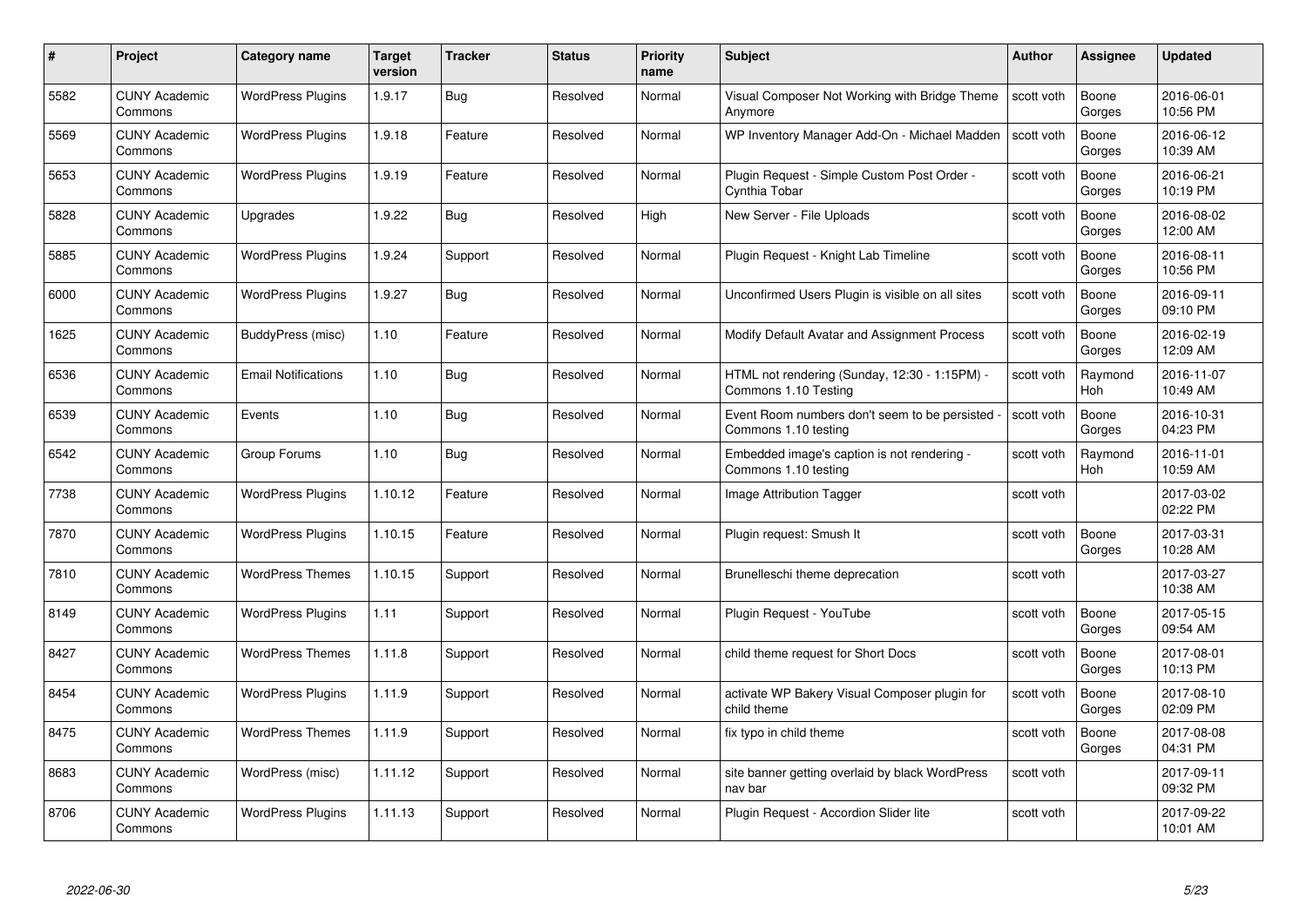| #     | Project                         | <b>Category name</b>       | <b>Target</b><br>version | <b>Tracker</b> | <b>Status</b> | <b>Priority</b><br>name | <b>Subject</b>                                                                          | <b>Author</b> | <b>Assignee</b>   | <b>Updated</b>         |
|-------|---------------------------------|----------------------------|--------------------------|----------------|---------------|-------------------------|-----------------------------------------------------------------------------------------|---------------|-------------------|------------------------|
| 8876  | <b>CUNY Academic</b><br>Commons | cuny.is                    | 1.12.1                   | Bug            | Resolved      | Normal                  | Groups cannot select cuny is URL that matches<br>their group slug exactly               | scott voth    | Boone<br>Gorges   | 2017-11-01<br>03:06 PM |
| 9053  | <b>CUNY Academic</b><br>Commons | <b>WordPress Plugins</b>   | 1.12.6                   | Support        | Resolved      | Normal                  | WPBakery Visual Composer plugin Not Working                                             | scott voth    |                   | 2018-01-09<br>07:50 PM |
| 9217  | <b>CUNY Academic</b><br>Commons | <b>WordPress Plugins</b>   | 1.12.9                   | Support        | Resolved      | Normal                  | Plugin Request - Text to Speech Widget                                                  | scott voth    |                   | 2018-02-27<br>11:05 AM |
| 9370  | <b>CUNY Academic</b><br>Commons | <b>WordPress Plugins</b>   | 1.12.11                  | Support        | Resolved      | Normal                  | Text to Speech plugin                                                                   | scott voth    | Boone<br>Gorges   | 2018-03-27<br>12:47 PM |
| 9572  | <b>CUNY Academic</b><br>Commons | <b>WordPress Plugins</b>   | 1.12.13                  | Support        | Resolved      | Normal                  | WordPress Plugin Request - Compact WP Audio<br>Player                                   | scott voth    | Boone<br>Gorges   | 2018-04-24<br>10:10 AM |
| 9685  | <b>CUNY Academic</b><br>Commons | <b>WordPress Plugins</b>   | 1.13.1                   | Support        | Resolved      | Normal                  | Plugin Request - Popup-Maker                                                            | scott voth    |                   | 2018-05-08<br>10:52 AM |
| 9878  | <b>CUNY Academic</b><br>Commons | <b>WordPress Plugins</b>   | 1.13.3                   | Support        | Resolved      | Normal                  | Popup Maker plugin problems                                                             | scott voth    | Raymond<br>Hoh    | 2018-06-06<br>10:44 AM |
| 10086 | <b>CUNY Academic</b><br>Commons | <b>WordPress Plugins</b>   | 1.13.7                   | Support        | Resolved      | Normal                  | plugin request - Custom Facebook Feed                                                   | scott voth    |                   | 2018-08-06<br>01:29 PM |
| 10105 | <b>CUNY Academic</b><br>Commons | <b>WordPress Plugins</b>   | 1.13.7                   | Support        | Resolved      | Normal                  | Plugin request: Custom Post Type Widget                                                 | scott voth    |                   | 2018-08-06<br>01:35 PM |
| 10106 | <b>CUNY Academic</b><br>Commons | <b>WordPress Plugins</b>   | 1.13.7                   | Support        | Resolved      | Normal                  | Plugin request - Better Font Awesome                                                    | scott voth    |                   | 2018-08-06<br>01:38 PM |
| 10111 | CUNY Academic<br>Commons        | <b>WordPress Plugins</b>   | 1.13.7                   | Support        | Resolved      | Normal                  | Plugin request - Glossary                                                               | scott voth    |                   | 2018-08-06<br>01:44 PM |
| 10112 | <b>CUNY Academic</b><br>Commons | <b>WordPress Plugins</b>   | 1.13.7                   | Support        | Resolved      | Normal                  | plugin request - Elementor                                                              | scott voth    |                   | 2018-08-06<br>01:45 PM |
| 10225 | <b>CUNY Academic</b><br>Commons | <b>BuddyPress Docs</b>     | 1.13.8                   | <b>Bug</b>     | Resolved      | Normal                  | BuddyPress doc disappeared after being created<br>by Maura Smale                        | scott voth    | Boone<br>Gorges   | 2018-08-27<br>09:00 AM |
| 10180 | <b>CUNY Academic</b><br>Commons | Domain Mapping             | 1.13.8                   | Support        | Resolved      | Normal                  | domain mapping request - Kelle Cruz                                                     | scott voth    | Matt Gold         | 2018-08-29<br>03:23 PM |
| 10051 | <b>CUNY Academic</b><br>Commons | <b>Email Notifications</b> | 1.13.8                   | Bug            | Resolved      | Normal                  | Tweets and email notifications are not being<br>generated from posts on OpenAtCUNY site | scott voth    | Raymond<br>Hoh    | 2018-08-28<br>12:08 PM |
| 10104 | <b>CUNY Academic</b><br>Commons | <b>WordPress Plugins</b>   | 1.13.8                   | Support        | Resolved      | Normal                  | Plugin request - Advanced Custom Fields PRO                                             | scott voth    | <b>Fred Meyer</b> | 2018-08-29<br>05:39 PM |
| 10107 | <b>CUNY Academic</b><br>Commons | <b>WordPress Plugins</b>   | 1.13.8                   | Support        | Resolved      | Normal                  | Plugin request - WP Featherlight                                                        | scott voth    | Fred Meyer        | 2018-08-29<br>05:39 PM |
| 10173 | <b>CUNY Academic</b><br>Commons | <b>WordPress Plugins</b>   | 1.13.8                   | Support        | Resolved      | Normal                  | Plugin Reguest - MapMaker Enhanced Google<br>Maps                                       | scott voth    |                   | 2018-08-23<br>08:07 AM |
| 10344 | <b>CUNY Academic</b><br>Commons | <b>WordPress Plugins</b>   | 1.13.10                  | Support        | Resolved      | Normal                  | Twitter Plugins that are outdated                                                       | scott voth    |                   | 2018-09-25<br>10:50 AM |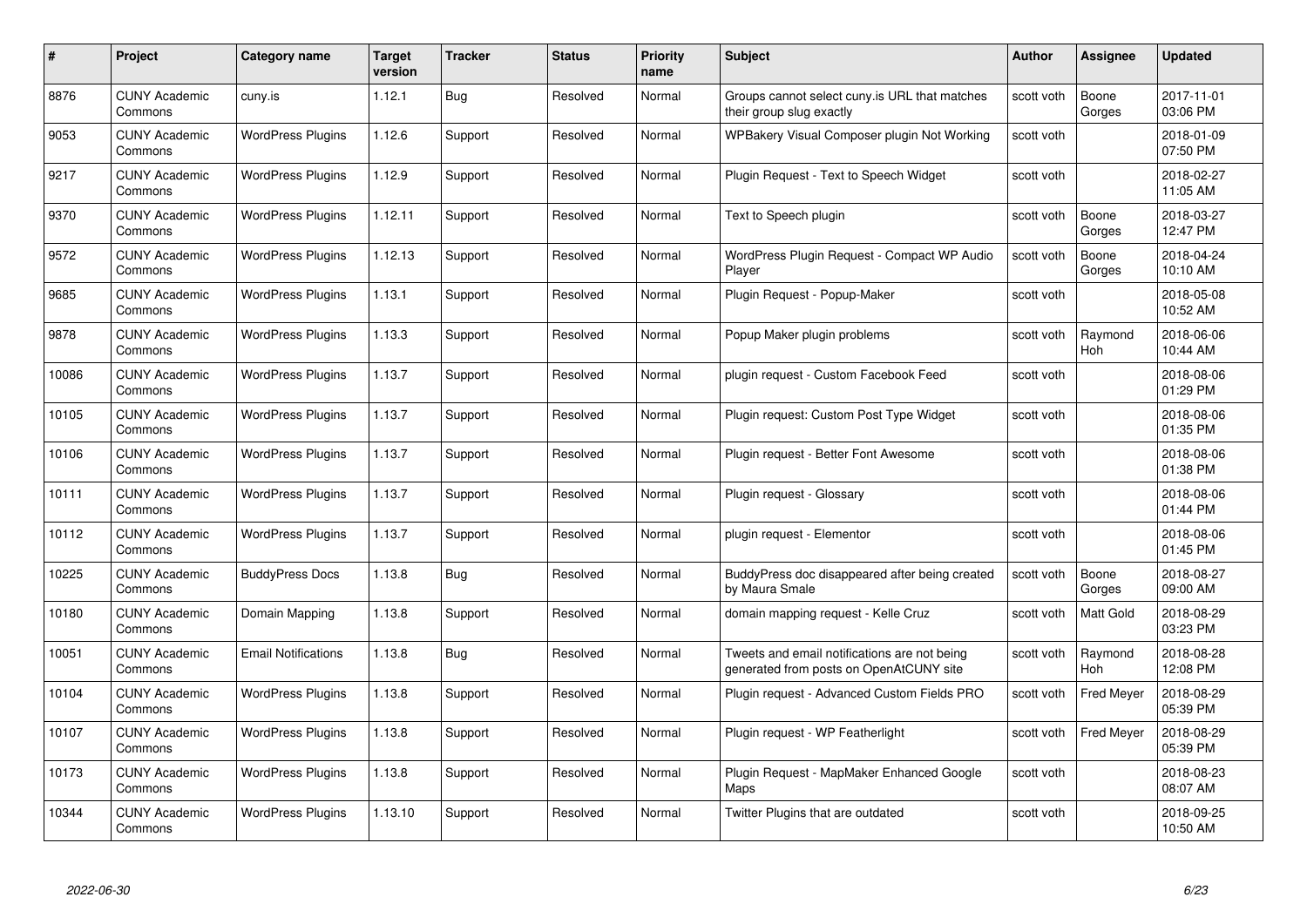| #     | Project                         | <b>Category name</b>     | <b>Target</b><br>version | <b>Tracker</b> | <b>Status</b> | <b>Priority</b><br>name | <b>Subject</b>                                                              | <b>Author</b> | <b>Assignee</b>       | <b>Updated</b>         |
|-------|---------------------------------|--------------------------|--------------------------|----------------|---------------|-------------------------|-----------------------------------------------------------------------------|---------------|-----------------------|------------------------|
| 10345 | <b>CUNY Academic</b><br>Commons | <b>WordPress Plugins</b> | 1.13.10                  | Support        | Resolved      | Normal                  | Remove "Sociable" Plugin                                                    | scott voth    |                       | 2018-09-25<br>10:54 AM |
| 10348 | <b>CUNY Academic</b><br>Commons | <b>WordPress Plugins</b> | 1.13.10                  | Support        | Resolved      | Normal                  | <b>Remove Outdated Plugins</b>                                              | scott voth    |                       | 2018-09-25<br>11:00 AM |
| 10529 | <b>CUNY Academic</b><br>Commons | <b>WordPress Plugins</b> | 1.13.12                  | Support        | Resolved      | Normal                  | Plugin Request -<br>https://wordpress.org/plugins/sign-up-sheets/           | scott voth    |                       | 2018-10-23<br>11:36 AM |
| 10792 | <b>CUNY Academic</b><br>Commons | <b>WordPress Plugins</b> | 1.14.2                   | Support        | Resolved      | Normal                  | sexgenlabs site - Elementor + Glossary + creative<br>commons license widget | scott voth    | Raymond<br><b>Hoh</b> | 2018-12-11<br>11:14 AM |
| 10858 | <b>CUNY Academic</b><br>Commons |                          | 1.14.3                   | Support        | Resolved      | Normal                  | deprecate WP Post to PDF plugin                                             | scott voth    |                       | 2018-12-26<br>10:33 AM |
| 11036 | <b>CUNY Academic</b><br>Commons | <b>WordPress Plugins</b> | 1.14.6                   | Feature        | Resolved      | Normal                  | Voicethread embed support                                                   | scott voth    | Raymond<br><b>Hoh</b> | 2019-02-12<br>11:28 AM |
| 11037 | CUNY Academic<br>Commons        | <b>WordPress Plugins</b> | 1.14.6                   | Feature        | Resolved      | Normal                  | Padlet embeds                                                               | scott voth    | Raymond<br><b>Hoh</b> | 2019-02-12<br>11:28 AM |
| 11038 | <b>CUNY Academic</b><br>Commons | <b>WordPress Plugins</b> | 1.14.6                   | Feature        | Resolved      | Normal                  | Sutori question                                                             | scott voth    | Raymond<br><b>Hoh</b> | 2019-02-12<br>11:28 AM |
| 11135 | <b>CUNY Academic</b><br>Commons | WordPress (misc)         | 1.14.7                   | Support        | Resolved      | Normal                  | Add Handler for Piktochart                                                  | scott voth    | Raymond<br>Hoh        | 2019-02-26<br>02:04 PM |
| 11277 | <b>CUNY Academic</b><br>Commons | <b>WordPress Themes</b>  | 1.14.10                  | Support        | Resolved      | High                    | Bridge Theme is broken                                                      | scott voth    | <b>Matt Gold</b>      | 2019-03-28<br>10:07 AM |
| 11346 | CUNY Academic<br>Commons        | Accessibility            | 1.14.11                  | Support        | Resolved      | Normal                  | Accessibility issues on Help page                                           | scott voth    |                       | 2019-04-23<br>11:38 AM |
| 11496 | <b>CUNY Academic</b><br>Commons | Public Portfolio         | 1.15.2                   | Support        | New           | Normal                  | Replace Twitter Icon on Member Portfolio page                               | scott voth    | Boone<br>Gorges       | 2019-06-06<br>01:03 PM |
| 11529 | <b>CUNY Academic</b><br>Commons | Twitter page             | 1.15.3                   | <b>Bug</b>     | Resolved      | Normal                  | Twitter sub-menu option showing a lot of blank<br>results                   | scott voth    | Boone<br>Gorges       | 2019-06-10<br>01:04 PM |
| 11500 | <b>CUNY Academic</b><br>Commons | Onboarding               | 1.15.4                   | Support        | Resolved      | Normal                  | Fix Outdated content and links on intro page                                | scott voth    | Raymond<br><b>Hoh</b> | 2019-06-25<br>04:22 PM |
| 11590 | <b>CUNY Academic</b><br>Commons | <b>WordPress Plugins</b> | 1.15.4                   | Support        | Resolved      | Normal                  | deprecate TheThe Tabs and Accordion plugin                                  | scott voth    |                       | 2019-06-25<br>04:22 PM |
| 11506 | <b>CUNY Academic</b><br>Commons | Homepage Slides          | 1.15.5                   | Bug            | Resolved      | Normal                  | Home Page Slideshow - blank slide                                           | scott voth    | Raymond<br>Hoh        | 2019-07-09<br>02:33 PM |
| 11985 | <b>CUNY Academic</b><br>Commons | Onboarding               | 1.15.12                  | Support        | Resolved      | Normal                  | Add "Take the Tour" link to Intro page                                      | scott voth    | Raymond<br>Hoh        | 2019-10-22<br>11:54 AM |
| 11298 | <b>CUNY Academic</b><br>Commons | Courses                  | 1.16                     | Feature        | Resolved      | Normal                  | Explore Ways to Make the "Courses" tab More<br>Interesting                  | scott voth    | Boone<br>Gorges       | 2019-12-04<br>10:51 AM |
| 12149 | <b>CUNY Academic</b><br>Commons | <b>WordPress Plugins</b> | 1.16.1                   | Feature        | Resolved      | Normal                  | plugin request - Kadence-bloks                                              | scott voth    |                       | 2019-12-10<br>11:14 AM |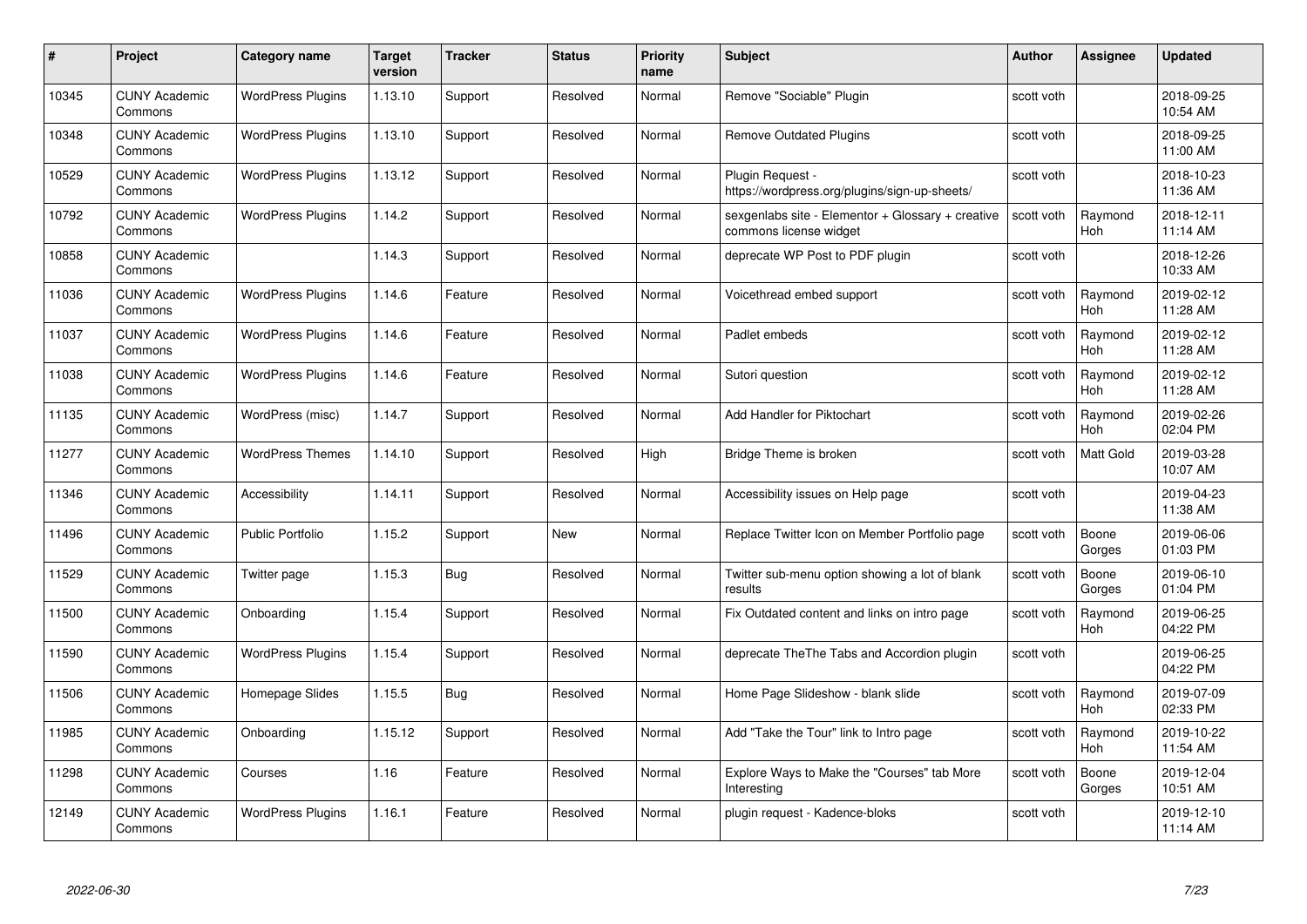| #     | Project                         | <b>Category name</b>     | Target<br>version | <b>Tracker</b> | <b>Status</b> | <b>Priority</b><br>name | <b>Subject</b>                                                                    | <b>Author</b> | <b>Assignee</b> | <b>Updated</b>         |
|-------|---------------------------------|--------------------------|-------------------|----------------|---------------|-------------------------|-----------------------------------------------------------------------------------|---------------|-----------------|------------------------|
| 12252 | <b>CUNY Academic</b><br>Commons | <b>WordPress Plugins</b> | 1.16.3            | Support        | Resolved      | Normal                  | Pluginiln Request - Atomic Blocks                                                 | scott voth    | Boone<br>Gorges | 2020-01-14<br>10:44 AM |
| 12253 | <b>CUNY Academic</b><br>Commons | <b>WordPress Themes</b>  | 1.16.3            | Support        | Resolved      | Normal                  | Theme request - Atomic Block theme                                                | scott voth    |                 | 2020-01-14<br>02:07 PM |
| 12154 | <b>CUNY Academic</b><br>Commons | Events                   | 1.16.4            | Bug            | Rejected      | Normal                  | personal events calendar                                                          | scott voth    | Raymond<br>Hoh  | 2020-01-14<br>12:57 PM |
| 12386 | <b>CUNY Academic</b><br>Commons | <b>WordPress Plugins</b> | 1.16.5            | Bug            | Resolved      | Normal                  | Help site throwing error when publishing pages                                    | scott voth    | Boone<br>Gorges | 2020-02-11<br>10:43 AM |
| 9221  | <b>CUNY Academic</b><br>Commons | <b>WordPress Plugins</b> | 1.16.6            | Support        | Resolved      | Normal                  | Plugin Request - Quiz and Survey Master                                           | scott voth    |                 | 2020-02-25<br>10:55 AM |
| 12550 | <b>CUNY Academic</b><br>Commons | <b>WordPress Plugins</b> | 1.16.8            | Support        | Resolved      | Normal                  | Deprecate CommentPress Core?                                                      | scott voth    | Boone<br>Gorges | 2020-03-24<br>11:43 AM |
| 12671 | <b>CUNY Academic</b><br>Commons | <b>WordPress Plugins</b> | 1.16.10           | Bug            | Resolved      | Normal                  | Creative Commons License Not Available With<br><b>Block Editor</b>                | scott voth    | Raymond<br>Hoh  | 2020-04-28<br>11:03 AM |
| 12955 | <b>CUNY Academic</b><br>Commons | WordPress (misc)         | 1.16.14           | Support        | Resolved      | Normal                  | Leaflet JS maps                                                                   | scott voth    | Boone<br>Gorges | 2020-06-23<br>10:53 AM |
| 12961 | <b>CUNY Academic</b><br>Commons | WordPress (misc)         | 1.16.14           | Support        | Resolved      | Normal                  | Embed Loom.com resources                                                          | scott voth    | Boone<br>Gorges | 2020-06-22<br>01:07 PM |
| 12962 | <b>CUNY Academic</b><br>Commons | WordPress (misc)         | 1.16.14           | Support        | Resolved      | Normal                  | knowmia embed                                                                     | scott voth    | Boone<br>Gorges | 2020-06-23<br>02:56 PM |
| 13035 | CUNY Academic<br>Commons        | <b>BuddyPress Docs</b>   | 1.17.0            | Support        | Rejected      | Normal                  | Commons 1.17 and BP Docs - TinyMCE options<br>and layout                          | scott voth    | Boone<br>Gorges | 2020-07-14<br>02:21 PM |
| 1173  | <b>CUNY Academic</b><br>Commons | Group Blogs              | 1.17.0            | Support        | Resolved      | Normal                  | Avatars for group blogs should fall back on group<br>avatar, not admin user's     | scott voth    | Raymond<br>Hoh  | 2020-07-14<br>01:05 PM |
| 13088 | <b>CUNY Academic</b><br>Commons | Site cloning             | 1.17.0            | <b>Bug</b>     | Rejected      | Normal                  | Commons 1.17 creating group $+$ site                                              | scott voth    | Jeremy Felt     | 2020-07-27<br>01:56 PM |
| 13194 | <b>CUNY Academic</b><br>Commons | <b>WordPress Plugins</b> | 1.17.2            | Feature        | Resolved      | Normal                  | Slider Revolution update                                                          | scott voth    | Boone<br>Gorges | 2020-08-25<br>10:40 AM |
| 13060 | <b>CUNY Academic</b><br>Commons | Site cloning             | 1.17.3            | <b>Bug</b>     | Rejected      | Normal                  | Commons 1.17 clone issue                                                          | scott voth    | Jeremy Felt     | 2020-09-01<br>03:10 PM |
| 13256 | <b>CUNY Academic</b><br>Commons | <b>WordPress Themes</b>  | 1.17.3            | Support        | Resolved      | Normal                  | Bridge theme update                                                               | scott voth    | Boone<br>Gorges | 2020-09-08<br>11:36 AM |
| 13410 | <b>CUNY Academic</b><br>Commons | Group Library            | 1.17.5            | Support        | Resolved      | Normal                  | Group Library Add item with special characters in<br>title                        | scott voth    | Boone<br>Gorges | 2020-10-01<br>12:40 PM |
| 13493 | <b>CUNY Academic</b><br>Commons | <b>Public Portfolio</b>  | 1.17.6            | <b>Bug</b>     | Resolved      | Normal                  | Member Profiles - Free Entry Widget Displays<br>URL encoded text                  | scott voth    | Boone<br>Gorges | 2020-10-27<br>11:00 AM |
| 13494 | CUNY Academic<br>Commons        | <b>Public Portfolio</b>  | 1.17.6            | Bug            | Resolved      | Normal                  | Brief Descriptor and About You Profile Fields do<br>not display on mobile devices | scott voth    | Boone<br>Gorges | 2020-10-27<br>11:00 AM |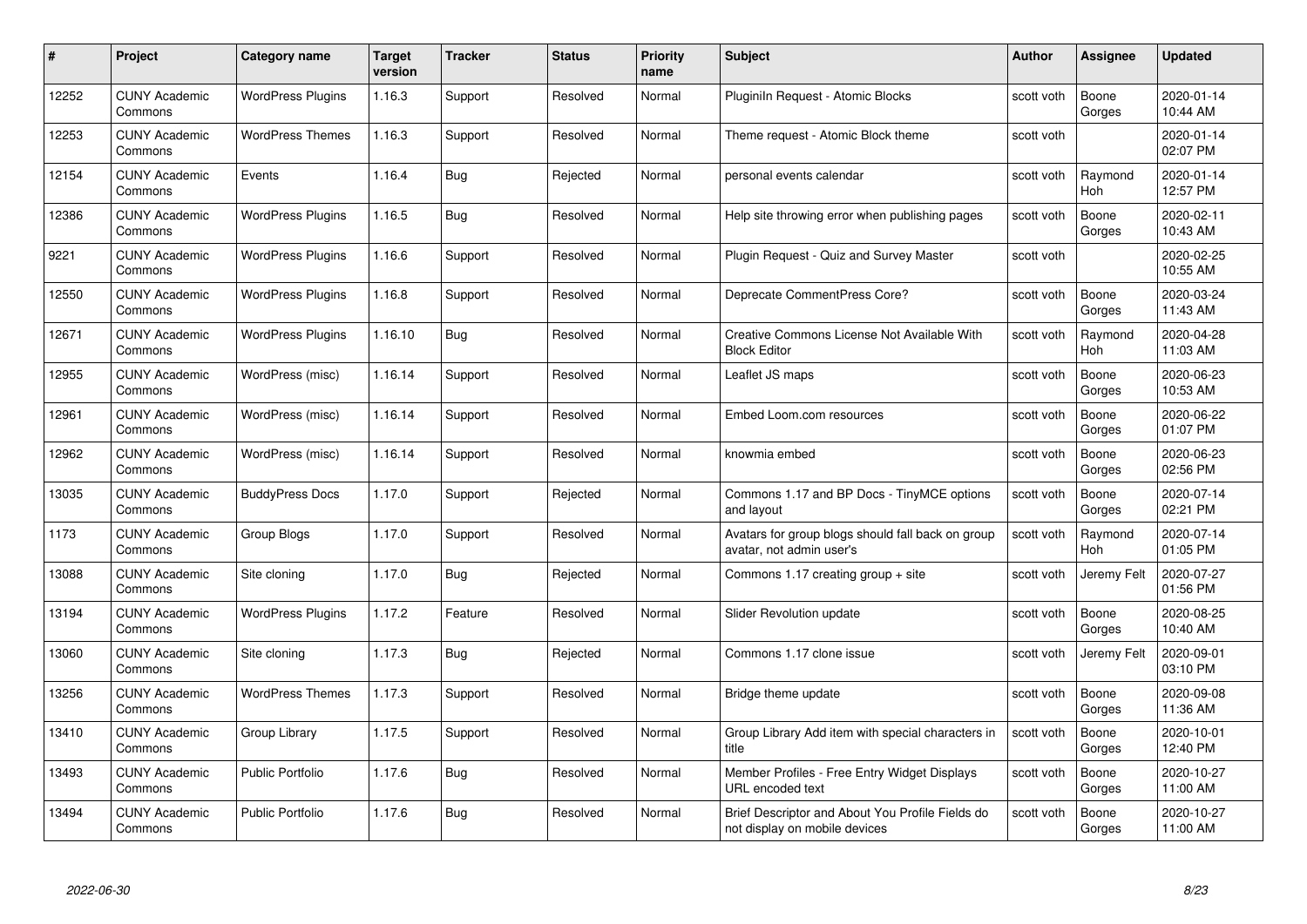| #     | Project                         | <b>Category name</b>       | Target<br>version | <b>Tracker</b> | <b>Status</b> | <b>Priority</b><br>name | <b>Subject</b>                                                                     | <b>Author</b> | Assignee        | <b>Updated</b>         |
|-------|---------------------------------|----------------------------|-------------------|----------------|---------------|-------------------------|------------------------------------------------------------------------------------|---------------|-----------------|------------------------|
| 13492 | <b>CUNY Academic</b><br>Commons | Shortcodes and<br>embeds   | 1.17.6            | Support        | Resolved      | Normal                  | customized handler for quizlet embeds                                              | scott voth    | Boone<br>Gorges | 2020-10-27<br>11:00 AM |
| 13502 | <b>CUNY Academic</b><br>Commons | Analytics                  | 1.17.7            | Support        | Resolved      | Normal                  | <b>Google Analytics Questions</b>                                                  | scott voth    | Boone<br>Gorges | 2020-11-10<br>10:31 AM |
| 13511 | <b>CUNY Academic</b><br>Commons | Analytics                  | 1.17.7            | Support        | Resolved      | Normal                  | Google Analytics 4 tagging                                                         | scott voth    | Boone<br>Gorges | 2020-11-10<br>10:31 AM |
| 13499 | <b>CUNY Academic</b><br>Commons | Groups (misc)              | 1.17.7            | Bug            | Resolved      | Normal                  | Student repeatedly loses membership to private<br>class group                      | scott voth    | Raymond<br>Hoh  | 2020-11-10<br>10:31 AM |
| 13865 | <b>CUNY Academic</b><br>Commons | <b>Commons Profile</b>     | 1.18.4            | Bug            | Resolved      | Normal                  | 'Digital Research Tools' profile nav item is cut off                               | scott voth    | Boone<br>Gorges | 2021-02-09<br>11:05 AM |
| 13933 | <b>CUNY Academic</b><br>Commons | Group Library              | 1.18.4            | <b>Bug</b>     | Resolved      | Normal                  | Group Library Paging Issue                                                         | scott voth    | Boone<br>Gorges | 2021-02-09<br>11:05 AM |
| 13978 | <b>CUNY Academic</b><br>Commons | Accessibility              | 1.18.5            | Support        | Resolved      | Normal                  | WAVE tool throwing language missing or invalid                                     | scott voth    | Raymond<br>Hoh  | 2021-02-23<br>11:06 AM |
| 13312 | <b>CUNY Academic</b><br>Commons | WordPress<br>(Permissions) | 1.18.8            | Support        | Resolved      | Normal                  | Site Header Issue Using Teaching Template                                          | scott voth    | Jeremy Felt     | 2021-04-13<br>11:21 AM |
| 14468 | <b>CUNY Academic</b><br>Commons | <b>WordPress Plugins</b>   | 1.18.11           | Support        | Resolved      | Normal                  | deprecate ShareThis plugin / Add ShareThis<br><b>Share Buttons</b>                 | scott voth    | Boone<br>Gorges | 2021-05-25<br>11:04 AM |
| 14521 | <b>CUNY Academic</b><br>Commons | <b>WordPress Plugins</b>   | 1.18.12           | <b>Bug</b>     | Resolved      | Normal                  | Registration step for "ShareThis Social Share<br>Buttons" plugin not working       | scott voth    | Boone<br>Gorges | 2021-06-08<br>11:50 AM |
| 14548 | CUNY Academic<br>Commons        | <b>WordPress Plugins</b>   | 1.18.13           | Support        | Resolved      | Normal                  | Slider Revolution plugin update                                                    | scott voth    | Boone<br>Gorges | 2021-06-22<br>11:14 AM |
| 14694 | <b>CUNY Academic</b><br>Commons | Groups (misc)              | 1.18.16           | <b>Bug</b>     | Resolved      | Normal                  | Order by: Newly Created, Alphabetical, etc. Not<br>Working on Groups and Sites tab | scott voth    |                 | 2021-08-10<br>11:16 AM |
| 14697 | <b>CUNY Academic</b><br>Commons | Support                    | 1.18.16           | Support        | Resolved      | Normal                  | Neatline map embed                                                                 | scott voth    | Boone<br>Gorges | 2021-08-10<br>11:16 AM |
| 14817 | <b>CUNY Academic</b><br>Commons | Group Forums               | 1.18.20           | Feature        | Resolved      | Normal                  | Embed a Commons Group forum to a Site page                                         | scott voth    | Raymond<br>Hoh  | 2021-10-12<br>11:13 AM |
| 14437 | <b>CUNY Academic</b><br>Commons | Courses                    | 1.19.0            | Bug            | Resolved      | Normal                  | Deleted Sites Show Up On Courses Tab                                               | scott voth    | Boone<br>Gorges | 2022-01-04<br>12:04 PM |
| 15152 | <b>CUNY Academic</b><br>Commons | <b>Commons Profile</b>     | 1.19.1            | Bug            | Resolved      | Normal                  | padding missing on Commons Profile                                                 | scott voth    | Boone<br>Gorges | 2022-01-11<br>04:41 PM |
| 15159 | <b>CUNY Academic</b><br>Commons | Home Page                  | 1.19.1            | Bug            | Resolved      | Normal                  | My Sites - hyperlinks not working                                                  | scott voth    | Boone<br>Gorges | 2022-01-06<br>01:38 PM |
| 15160 | <b>CUNY Academic</b><br>Commons | Teaching                   | 1.19.1            | Support        | Resolved      | Normal                  | <b>OER Checkbox question</b>                                                       | scott voth    | Boone<br>Gorges | 2022-01-11<br>04:41 PM |
| 15185 | <b>CUNY Academic</b><br>Commons | <b>Commons Profile</b>     | 1.19.2            | Support        | Resolved      | Normal                  | Change "Edit Profile" button to "Edit Public Profile"                              | scott voth    | Boone<br>Gorges | 2022-01-25<br>11:33 AM |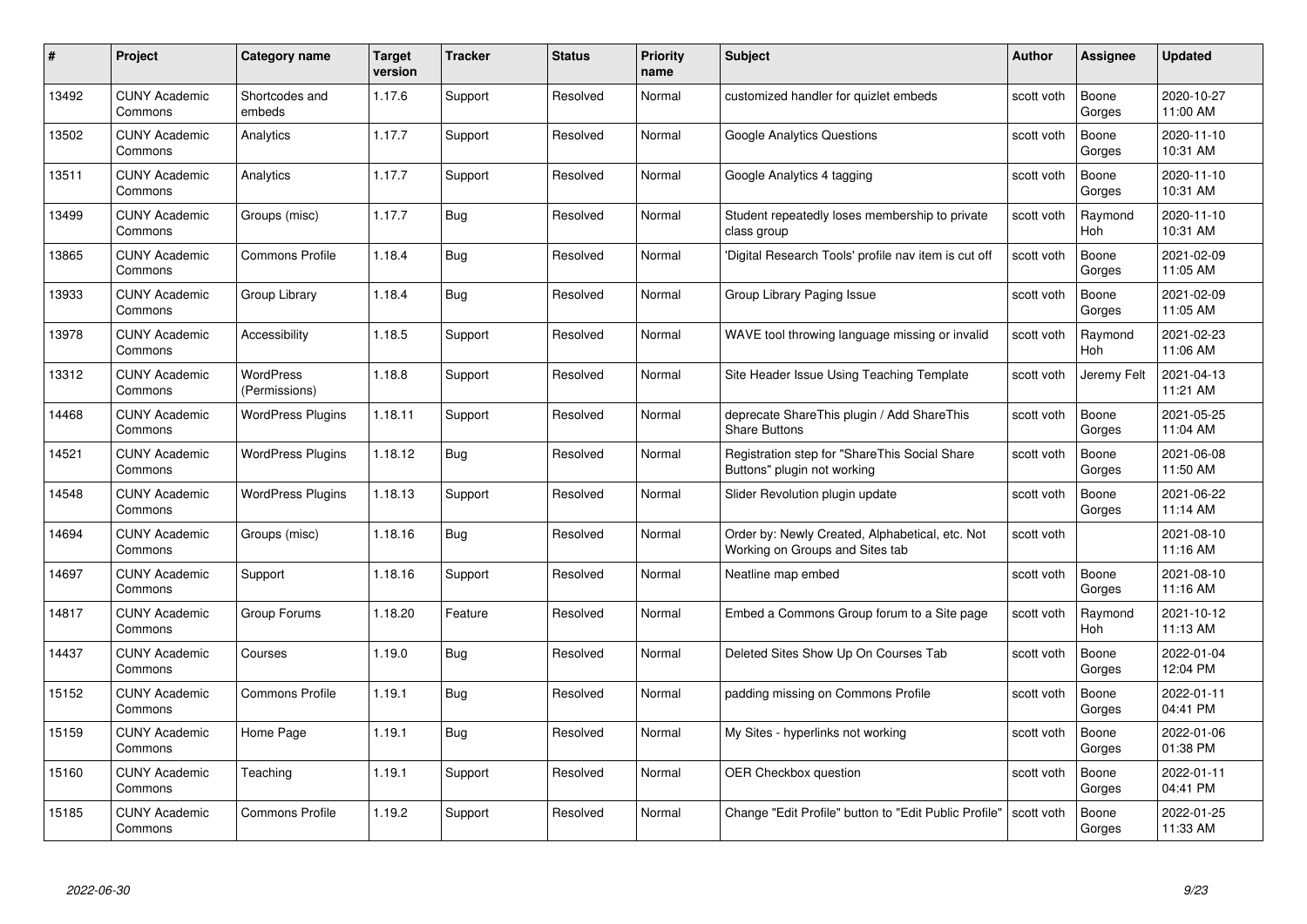| #     | Project                         | <b>Category name</b>     | <b>Target</b><br>version | <b>Tracker</b> | <b>Status</b> | <b>Priority</b><br>name | <b>Subject</b>                                                        | <b>Author</b> | Assignee        | <b>Updated</b>         |
|-------|---------------------------------|--------------------------|--------------------------|----------------|---------------|-------------------------|-----------------------------------------------------------------------|---------------|-----------------|------------------------|
| 15267 | <b>CUNY Academic</b><br>Commons | Shortcodes and<br>embeds | 1.19.4                   | Feature        | Resolved      | Normal                  | Embed a Microsoft Form                                                | scott voth    | Boone<br>Gorges | 2022-02-22<br>11:01 AM |
| 15302 | <b>CUNY Academic</b><br>Commons | <b>WordPress Plugins</b> | 1.19.4                   | Feature        | Resolved      | High                    | Plugin For Qwriting - Team Members                                    | scott voth    | Boone<br>Gorges | 2022-02-14<br>01:08 PM |
| 15303 | <b>CUNY Academic</b><br>Commons | <b>WordPress Plugins</b> | 1.19.4                   | Feature        | Resolved      | Normal                  | Plugin Request for QWriting Migration - SiteOrigin<br>Widget Bundle   | scott voth    | Boone<br>Gorges | 2022-02-22<br>11:01 AM |
| 15395 | <b>CUNY Academic</b><br>Commons | Domain Mapping           | 1.19.5                   | Support        | Resolved      | Normal                  | Domain Mapping - Queens College Department of<br><b>Urban Studies</b> | scott voth    | Boone<br>Gorges | 2022-02-22<br>11:40 AM |
| 15620 | <b>CUNY Academic</b><br>Commons | <b>WordPress Plugins</b> | 1.19.6                   | Support        | Resolved      | Normal                  | slider revolution plugin update                                       | scott voth    | Boone<br>Gorges | 2022-03-22<br>11:30 AM |
| 15151 | <b>CUNY Academic</b><br>Commons | Design                   | 1.19.7                   | Support        | Resolved      | Normal                  | Commons Main Navigation does not show which<br>tab you are on         | scott voth    | Sara<br>Cannon  | 2022-04-12<br>11:31 AM |
| 15833 | <b>CUNY Academic</b><br>Commons | Domain Mapping           | 1.19.7                   | Support        | Resolved      | Normal                  | <b>Block Editor Preview in Chrome</b>                                 | scott voth    | Raymond<br>Hoh  | 2022-04-07<br>06:05 PM |
| 15788 | <b>CUNY Academic</b><br>Commons | Home Page                | 1.19.7                   | Bug            | Resolved      | Normal                  | long site titles on home page                                         | scott voth    | Boone<br>Gorges | 2022-04-12<br>11:31 AM |
| 15808 | <b>CUNY Academic</b><br>Commons | Home Page                | 1.19.7                   | <b>Bug</b>     | Resolved      | Normal                  | Home Page "About" Dropdown                                            | scott voth    | Sara<br>Cannon  | 2022-04-12<br>11:31 AM |
| 15687 | <b>CUNY Academic</b><br>Commons | WordPress - Media        | 1.19.7                   | Feature        | Resolved      | Normal                  | <b>Embed Microsoft Sway Content</b>                                   | scott voth    | Boone<br>Gorges | 2022-04-12<br>11:31 AM |
| 15830 | CUNY Academic<br>Commons        | WordPress (misc)         | 1.19.7                   | Feature        | Resolved      | Normal                  | zeemaps embed                                                         | scott voth    | Boone<br>Gorges | 2022-04-12<br>11:31 AM |
| 16143 | <b>CUNY Academic</b><br>Commons |                          | 1.19.10                  | <b>Bug</b>     | Resolved      | Normal                  | Is Commons site down?                                                 | scott voth    |                 | 2022-05-24<br>11:17 AM |
| 13604 | <b>CUNY Academic</b><br>Commons | <b>Public Portfolio</b>  | 2.0.0                    | Support        | Resolved      | Normal                  | Public Profile on Mobile Format                                       | scott voth    | Boone<br>Gorges | 2022-05-26<br>11:36 AM |
| 16170 | <b>CUNY Academic</b><br>Commons | Blogs (BuddyPress)       | 2.0.1                    | <b>Bug</b>     | Resolved      | Normal                  | duplication of campus                                                 | scott voth    | Boone<br>Gorges | 2022-06-14<br>11:35 AM |
| 16168 | <b>CUNY Academic</b><br>Commons | <b>WordPress Plugins</b> | 2.0.1                    | Support        | Resolved      | Normal                  | problem with short docs site                                          | scott voth    | Raymond<br>Hoh  | 2022-05-26<br>05:33 PM |
| 1230  | <b>CUNY Academic</b><br>Commons |                          |                          | Bug            | Resolved      | Normal                  | Access to blogs after release                                         | scott voth    |                 | 2011-10-13<br>01:51 PM |
| 7802  | <b>CUNY Academic</b><br>Commons |                          |                          | Support        | Duplicate     | Normal                  | SPS Faculty site stopped receiving notifications                      | scott voth    |                 | 2017-03-16<br>05:33 PM |
| 11394 | <b>CUNY Academic</b><br>Commons |                          |                          | Design/UX      | Rejected      | Normal                  | Help Hyperlink and Help homepage                                      | scott voth    |                 | 2019-05-17<br>03:45 PM |
| 11532 | <b>CUNY Academic</b><br>Commons | About page               |                          | Bug            | Rejected      | Normal                  | About >> Contact Us sub-tab on homepage                               | scott voth    |                 | 2019-06-16<br>12:04 AM |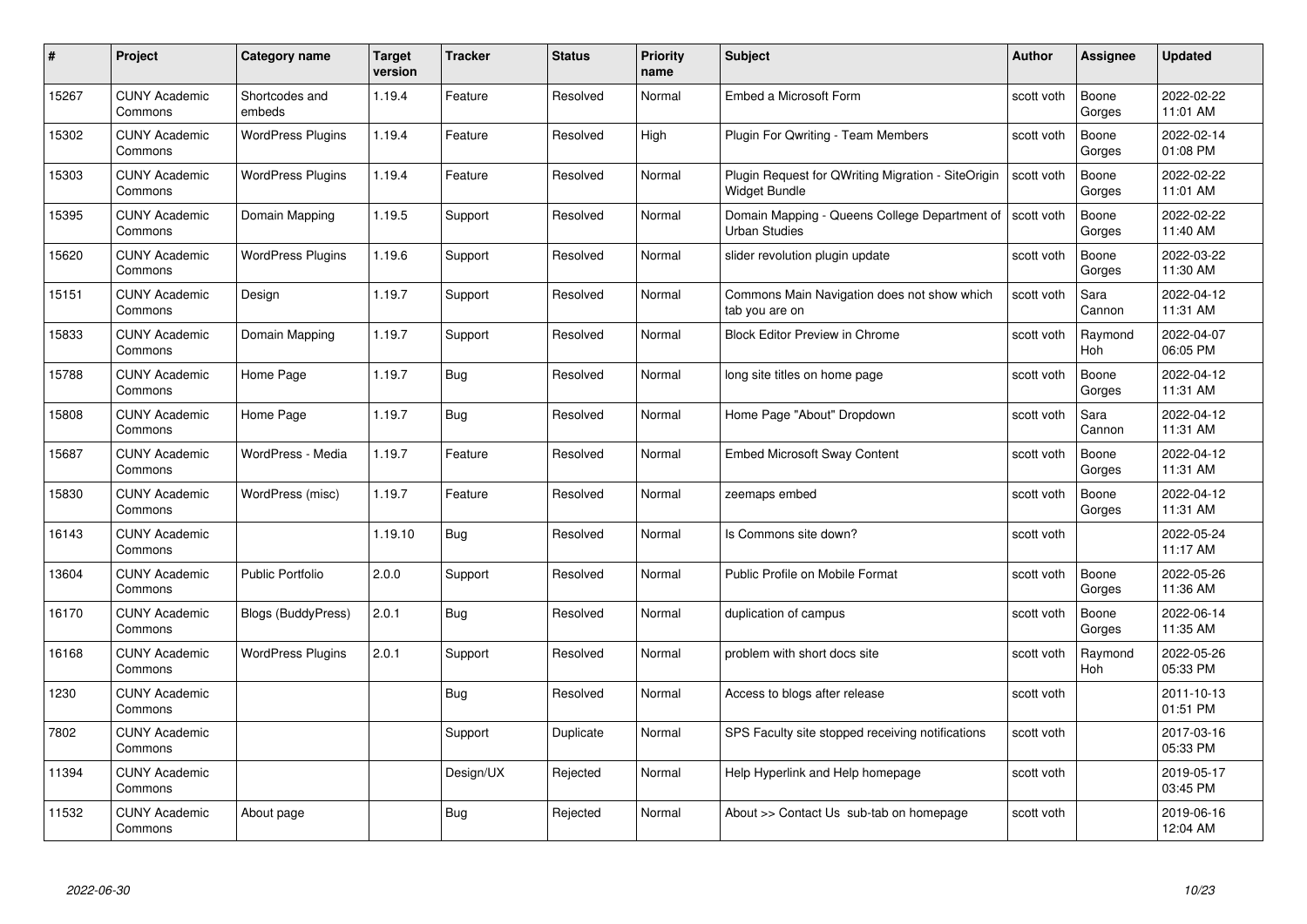| #     | Project                         | Category name          | Target<br>version | <b>Tracker</b> | <b>Status</b> | <b>Priority</b><br>name | <b>Subject</b>                                                                         | Author     | Assignee         | <b>Updated</b>         |
|-------|---------------------------------|------------------------|-------------------|----------------|---------------|-------------------------|----------------------------------------------------------------------------------------|------------|------------------|------------------------|
| 1343  | <b>CUNY Academic</b><br>Commons | BuddyPress (misc)      |                   | <b>Bug</b>     | Rejected      | Normal                  | Display issue on Front Page - Hero slide<br>description overlaying the top left corner | scott voth |                  | 2011-12-08<br>07:06 PM |
| 13021 | <b>CUNY Academic</b><br>Commons | <b>BuddyPress Docs</b> |                   | Support        | Resolved      | Normal                  | new group library question                                                             | scott voth | Boone<br>Gorges  | 2020-07-07<br>02:55 PM |
| 7892  | <b>CUNY Academic</b><br>Commons | Commons In A Box       |                   | Bug            | Rejected      | Normal                  | CBOX - Group widget filter links overlap widget<br>title                               | scott voth | Boone<br>Gorges  | 2017-04-04<br>10:16 AM |
| 14733 | <b>CUNY Academic</b><br>Commons | <b>Commons Profile</b> |                   | Support        | Duplicate     | Normal                  | Academic Interests UI                                                                  | scott voth | Boone<br>Gorges  | 2021-09-15<br>10:52 PM |
| 2435  | <b>CUNY Academic</b><br>Commons | commonsinabox.org      |                   | Bug            | Resolved      | Normal                  | commonsinabox.org - media upload file types                                            | scott voth | Boone<br>Gorges  | 2013-02-13<br>09:58 PM |
| 2484  | <b>CUNY Academic</b><br>Commons | commonsinabox.org      |                   | <b>Bug</b>     | Resolved      | Normal                  | Forum posts are vanishing - can only view last few<br>on Help & Support                | scott voth | Boone<br>Gorges  | 2013-03-01<br>11:19 AM |
| 2490  | <b>CUNY Academic</b><br>Commons | commonsinabox.org      |                   | Feature        | Duplicate     | Normal                  | Search Functionality on CommonsinaBox.org                                              | scott voth |                  | 2013-02-27<br>09:37 PM |
| 2965  | <b>CUNY Academic</b><br>Commons | commonsinabox.org      |                   | Support        | Resolved      | High                    | Spammers on commonsinabox.org                                                          | scott voth | Boone<br>Gorges  | 2014-01-19<br>02:56 PM |
| 9707  | <b>CUNY Academic</b><br>Commons | commonsinabox.org      |                   | Support        | Resolved      | Normal                  | CommonsinaBox.org DEV admin not responding                                             | scott voth |                  | 2018-05-07<br>10:38 AM |
| 3604  | <b>CUNY Academic</b><br>Commons | cuny.is                |                   | Support        | Resolved      | Normal                  | LLJournal CUNY.IS request                                                              | scott voth | Sarah<br>Morgano | 2014-10-26<br>05:47 PM |
| 6110  | <b>CUNY Academic</b><br>Commons | cuny.is                |                   | Support        | Resolved      | Normal                  | cuny.is Request                                                                        | scott voth | Sarah<br>Morgano | 2016-10-03<br>03:03 AM |
| 11173 | <b>CUNY Academic</b><br>Commons | Documentation          |                   | Support        | Resolved      | Normal                  | <b>Accessibility Checker</b>                                                           | scott voth | Boone<br>Gorges  | 2019-02-26<br>11:00 PM |
| 11974 | <b>CUNY Academic</b><br>Commons | Documentation          |                   | Feature        | Resolved      | Normal                  | Help tracking down documentation on JetPack                                            | scott voth | scott voth       | 2019-10-12<br>01:08 PM |
| 3199  | <b>CUNY Academic</b><br>Commons | Domain Mapping         |                   | Support        | Resolved      | Normal                  | domain mapping request - bethanyholmstrom.net                                          | scott voth | Boone<br>Gorges  | 2014-05-08<br>02:40 PM |
| 3446  | <b>CUNY Academic</b><br>Commons | Domain Mapping         |                   | Support        | Rejected      | Normal                  | bkpublicscholars.org Domain Mapping Request<br>not working?                            | scott voth |                  | 2014-09-05<br>09:39 AM |
| 10528 | <b>CUNY Academic</b><br>Commons | Domain Mapping         |                   | Support        | Rejected      | Normal                  | domain Mapping request for Kelly Josephs Baker                                         | scott voth |                  | 2018-10-15<br>11:20 AM |
| 11190 | <b>CUNY Academic</b><br>Commons | Domain Mapping         |                   | Support        | Resolved      | Normal                  | Domain Mapping Request - Kate Culkin                                                   | scott voth | Boone<br>Gorges  | 2019-03-16<br>10:01 AM |
| 13374 | <b>CUNY Academic</b><br>Commons | Domain Mapping         |                   | Support        | Resolved      | Normal                  | domain mapping question                                                                | scott voth |                  | 2020-10-01<br>01:10 PM |
| 16167 | <b>CUNY Academic</b><br>Commons | Domain Mapping         |                   | <b>Bug</b>     | Resolved      | Normal                  | qcurban.org/loading issue                                                              | scott voth | Boone<br>Gorges  | 2022-05-26<br>03:29 PM |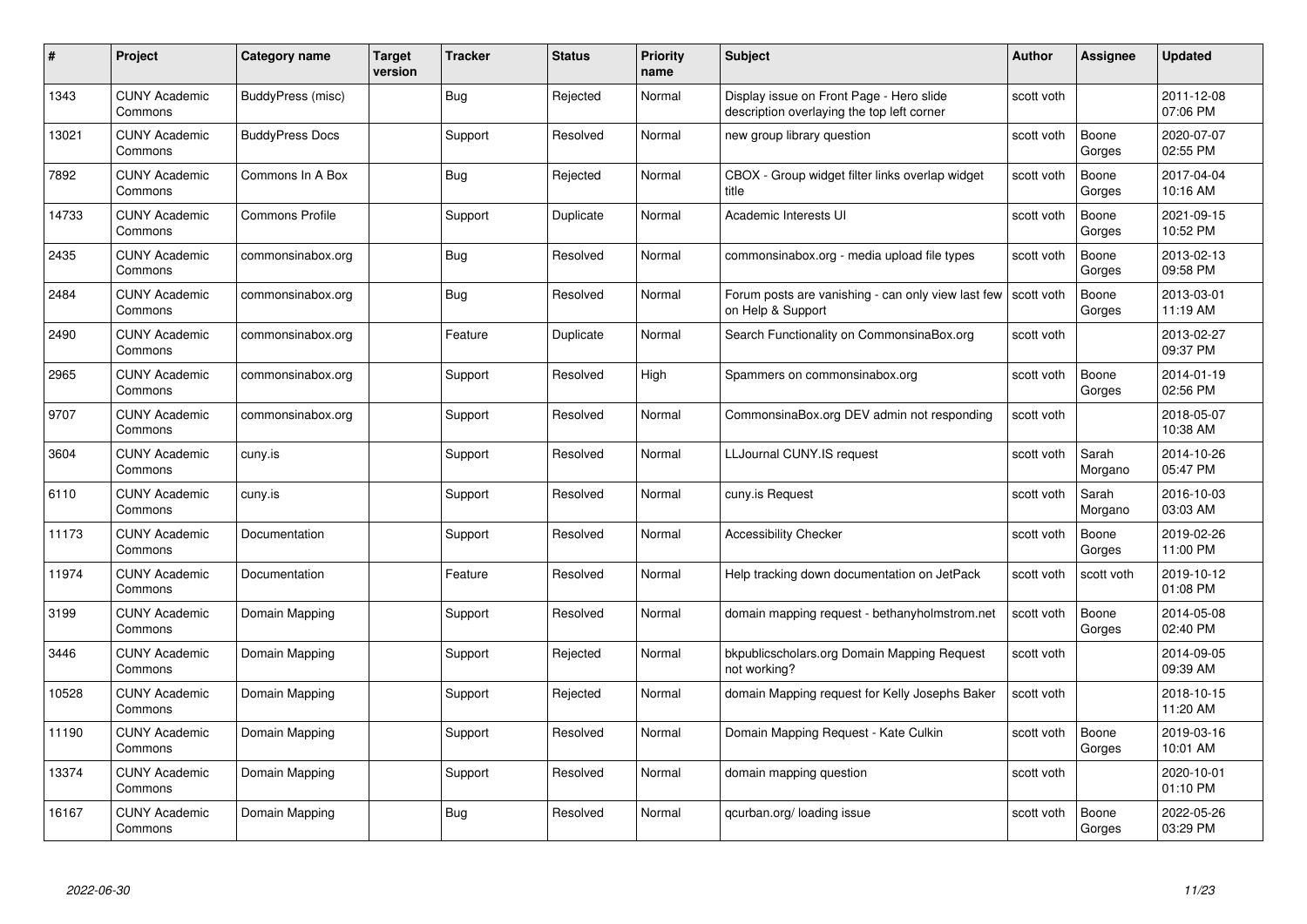| #     | Project                         | <b>Category name</b>        | <b>Target</b><br>version | <b>Tracker</b> | <b>Status</b> | <b>Priority</b><br>name | <b>Subject</b>                                          | <b>Author</b> | Assignee              | <b>Updated</b>         |
|-------|---------------------------------|-----------------------------|--------------------------|----------------|---------------|-------------------------|---------------------------------------------------------|---------------|-----------------------|------------------------|
| 12147 | <b>CUNY Academic</b><br>Commons | Events                      |                          | Support        | Duplicate     | Normal                  | Changes to the Events Calendar "subscribe"<br>interface | scott voth    | Raymond<br><b>Hoh</b> | 2020-11-05<br>06:00 PM |
| 4407  | <b>CUNY Academic</b><br>Commons | Group Forums                |                          | Bug            | Resolved      | Normal                  | Disable Forum on Existing group is not working          | scott voth    | Boone<br>Gorges       | 2015-08-11<br>03:13 PM |
| 7894  | <b>CUNY Academic</b><br>Commons | Group Forums                |                          | Bug            | Duplicate     | Normal                  | Forum topics not showing former content                 | scott voth    | Boone<br>Gorges       | 2017-04-02<br>06:30 PM |
| 3081  | <b>CUNY Academic</b><br>Commons | Home Page                   |                          | Support        | Resolved      | Normal                  | Lost Access to Create Hero Slides                       | scott voth    |                       | 2014-02-27<br>08:06 PM |
| 3556  | <b>CUNY Academic</b><br>Commons | Home Page                   |                          | <b>Bug</b>     | Resolved      | High                    | Lost Access to Create Hero Slides                       | scott voth    |                       | 2014-10-15<br>08:38 PM |
| 3703  | <b>CUNY Academic</b><br>Commons | Homepage Slides             |                          | <b>Bug</b>     | Rejected      | Normal                  | Delay in Loading Hero Slide Images                      | scott voth    | scott voth            | 2014-12-11<br>08:42 PM |
| 4842  | <b>CUNY Academic</b><br>Commons | Homepage Slides             |                          | Support        | Resolved      | Normal                  | Lost Access to Create Hero Slides                       | scott voth    | scott voth            | 2015-10-31<br>03:17 PM |
| 6515  | <b>CUNY Academic</b><br>Commons | Homepage Slides             |                          | Bug            | Resolved      | Normal                  | Gallery Posts (i.e. Hero slides) are Not Working        | scott voth    | scott voth            | 2019-09-23<br>03:01 PM |
| 8153  | <b>CUNY Academic</b><br>Commons | Homepage Slides             |                          | <b>Bug</b>     | Resolved      | Normal                  | Hero Slide Permissions                                  | scott voth    | Boone<br>Gorges       | 2017-05-17<br>08:29 PM |
| 11671 | <b>CUNY Academic</b><br>Commons | Information<br>Architecture |                          | Design/UX      | Resolved      | Normal                  | Commons Home Page Access                                | scott voth    | Chris Stein           | 2019-07-30<br>04:39 PM |
| 5846  | <b>CUNY Academic</b><br>Commons | Membership                  |                          | Support        | Resolved      | Normal                  | Add Undergraduate Member to the Commons                 | scott voth    | Matt Gold             | 2016-07-27<br>08:28 AM |
| 6181  | <b>CUNY Academic</b><br>Commons | Membership                  |                          | Support        | Resolved      | Normal                  | Membership Request - Hunter Alum                        | scott voth    | Matt Gold             | 2016-10-10<br>06:43 PM |
| 13892 | <b>CUNY Academic</b><br>Commons | Performance                 |                          | Bug            | Rejected      | Normal                  | Sluggish Response Times                                 | scott voth    | Boone<br>Gorges       | 2021-01-28<br>08:45 PM |
| 6111  | <b>CUNY Academic</b><br>Commons | Registration                |                          | Support        | Resolved      | Normal                  | Manually Activate Member Account - Sunjum<br>Hussain    | scott voth    |                       | 2016-10-11<br>08:21 PM |
| 3713  | <b>CUNY Academic</b><br>Commons | Server                      |                          | Support        | Resolved      | Normal                  | Slow Response Time                                      | scott voth    | Matt Gold             | 2014-12-13<br>04:25 PM |
| 4424  | <b>CUNY Academic</b><br>Commons | Server                      |                          | <b>Bug</b>     | Rejected      | Normal                  | Slow Response Time                                      | scott voth    |                       | 2015-08-12<br>09:46 AM |
| 4766  | <b>CUNY Academic</b><br>Commons | Server                      |                          | Bug            | Resolved      | High                    | Sites Not Responding - Commons and CBOX                 | scott voth    |                       | 2015-10-13<br>01:05 PM |
| 5032  | <b>CUNY Academic</b><br>Commons | Server                      |                          | Support        | Resolved      | Normal                  | Error establishing a database connection                | scott voth    |                       | 2015-12-14<br>08:46 PM |
| 5270  | CUNY Academic<br>Commons        | Server                      |                          | Support        | Rejected      | Normal                  | Slow Response Time                                      | scott voth    | <b>Matt Gold</b>      | 2016-02-27<br>08:34 PM |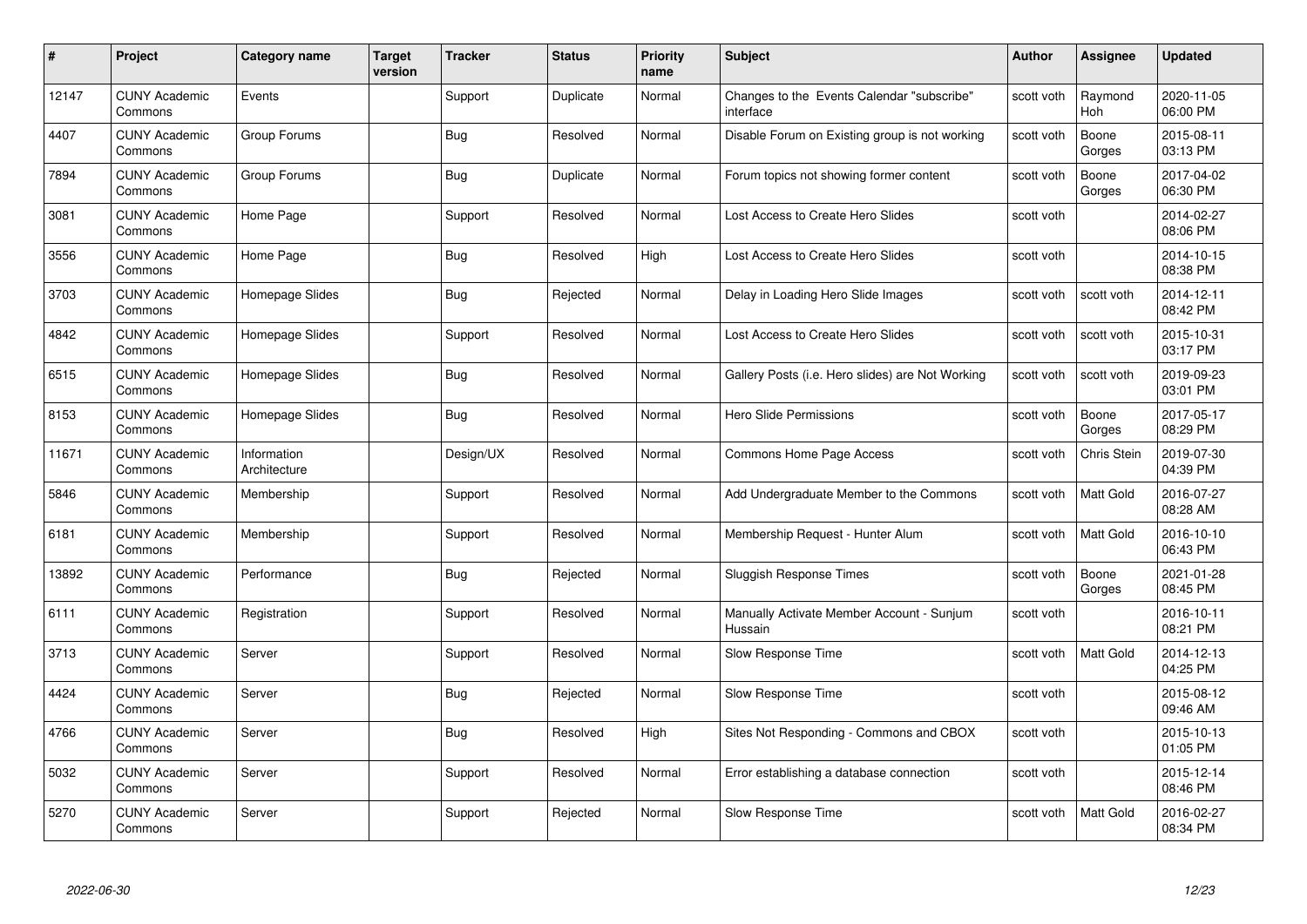| #     | Project                         | <b>Category name</b> | Target<br>version | <b>Tracker</b> | <b>Status</b> | <b>Priority</b><br>name | <b>Subject</b>                                                          | <b>Author</b> | <b>Assignee</b>   | <b>Updated</b>         |
|-------|---------------------------------|----------------------|-------------------|----------------|---------------|-------------------------|-------------------------------------------------------------------------|---------------|-------------------|------------------------|
| 5271  | <b>CUNY Academic</b><br>Commons | Server               |                   | Support        | Resolved      | High                    | CBOX and Commons sites down?                                            | scott voth    |                   | 2016-02-28<br>12:30 PM |
| 5747  | <b>CUNY Academic</b><br>Commons | Server               |                   | Bug            | Resolved      | Urgent                  | Commons Site seems to be down                                           | scott voth    |                   | 2016-06-27<br>09:16 PM |
| 10679 | <b>CUNY Academic</b><br>Commons | Server               |                   | Bug            | Rejected      | Normal                  | Site response time                                                      | scott voth    |                   | 2018-11-08<br>05:43 PM |
| 7955  | <b>CUNY Academic</b><br>Commons | User Experience      |                   | Design/UX      | Rejected      | Normal                  | Groups and Sites tabs                                                   | scott voth    | Chris Stein       | 2017-10-11<br>11:31 AM |
| 273   | <b>CUNY Academic</b><br>Commons | Wiki                 |                   | Feature        | Deferred      | Normal                  | Install Collection extension for MW                                     | scott voth    |                   | 2015-04-01<br>09:26 PM |
| 367   | <b>CUNY Academic</b><br>Commons | Wiki                 |                   | Feature        | Rejected      | Low                     | Wiki Search                                                             | scott voth    | Dominic<br>Giglio | 2016-05-31<br>12:16 PM |
| 2056  | <b>CUNY Academic</b><br>Commons | Wiki                 |                   | Bug            | Rejected      | Normal                  | MediaWiki - Embedding Video Functionality<br>Seems Broken               | scott voth    | Boone<br>Gorges   | 2016-05-31<br>12:16 PM |
| 8602  | <b>CUNY Academic</b><br>Commons | WordPress - Media    |                   | Support        | Duplicate     | Normal                  | Member not able to access Media tab on site                             | scott voth    | Boone<br>Gorges   | 2017-08-29<br>11:54 AM |
| 12853 | <b>CUNY Academic</b><br>Commons | WordPress - Media    |                   | Bug            | Resolved      | Normal                  | Download All Media throws error                                         | scott voth    | Boone<br>Gorges   | 2020-05-29<br>09:26 AM |
| 573   | <b>CUNY Academic</b><br>Commons | WordPress (misc)     |                   | Support        | Resolved      | Normal                  | Vimeo Plus                                                              | scott voth    | scott voth        | 2011-02-13<br>12:03 PM |
| 737   | <b>CUNY Academic</b><br>Commons | WordPress (misc)     |                   | Feature        | Resolved      | Normal                  | Add Explanation of "Sort & Shuffle" to Atahualpa<br>Codex documentation | scott voth    | scott voth        | 2011-06-05<br>10:39 AM |
| 2209  | <b>CUNY Academic</b><br>Commons | WordPress (misc)     |                   | Feature        | Resolved      | Normal                  | Install Q & A Plugin on Commonsinabox.org                               | scott voth    | Boone<br>Gorges   | 2012-10-21<br>10:53 AM |
| 2511  | <b>CUNY Academic</b><br>Commons | WordPress (misc)     |                   | Bug            | Resolved      | Normal                  | Lost Access to Create Hero Slides                                       | scott voth    | Boone<br>Gorges   | 2013-03-11<br>10:24 AM |
| 2900  | <b>CUNY Academic</b><br>Commons | WordPress (misc)     |                   | Support        | Resolved      | Normal                  | Theme request - Imbalance2                                              | scott voth    | Boone<br>Gorges   | 2013-11-23<br>10:30 AM |
| 2946  | <b>CUNY Academic</b><br>Commons | WordPress (misc)     |                   | Support        | Resolved      | Normal                  | Help Delete WP site with broken link                                    | scott voth    |                   | 2014-02-08<br>09:53 AM |
| 2966  | <b>CUNY Academic</b><br>Commons | WordPress (misc)     |                   | Support        | Resolved      | Normal                  | Lost Access to Create/Deactivate Hero Slides                            | scott voth    | Boone<br>Gorges   | 2014-01-20<br>05:06 PM |
| 3500  | <b>CUNY Academic</b><br>Commons | WordPress (misc)     |                   | Support        | Rejected      | Normal                  | Invitation to Join Site Unsuccessful?                                   | scott voth    | Boone<br>Gorges   | 2014-09-28<br>01:28 PM |
| 3935  | <b>CUNY Academic</b><br>Commons | WordPress (misc)     |                   | <b>Bug</b>     | Duplicate     | Normal                  | Member consistently gets blank page.php when<br>saving posts            | scott voth    | Boone<br>Gorges   | 2015-03-21<br>12:00 PM |
| 9675  | <b>CUNY Academic</b><br>Commons | WordPress (misc)     |                   | Support        | Resolved      | Normal                  | Upload html file to new labor forum site                                | scott voth    |                   | 2018-04-30<br>09:15 PM |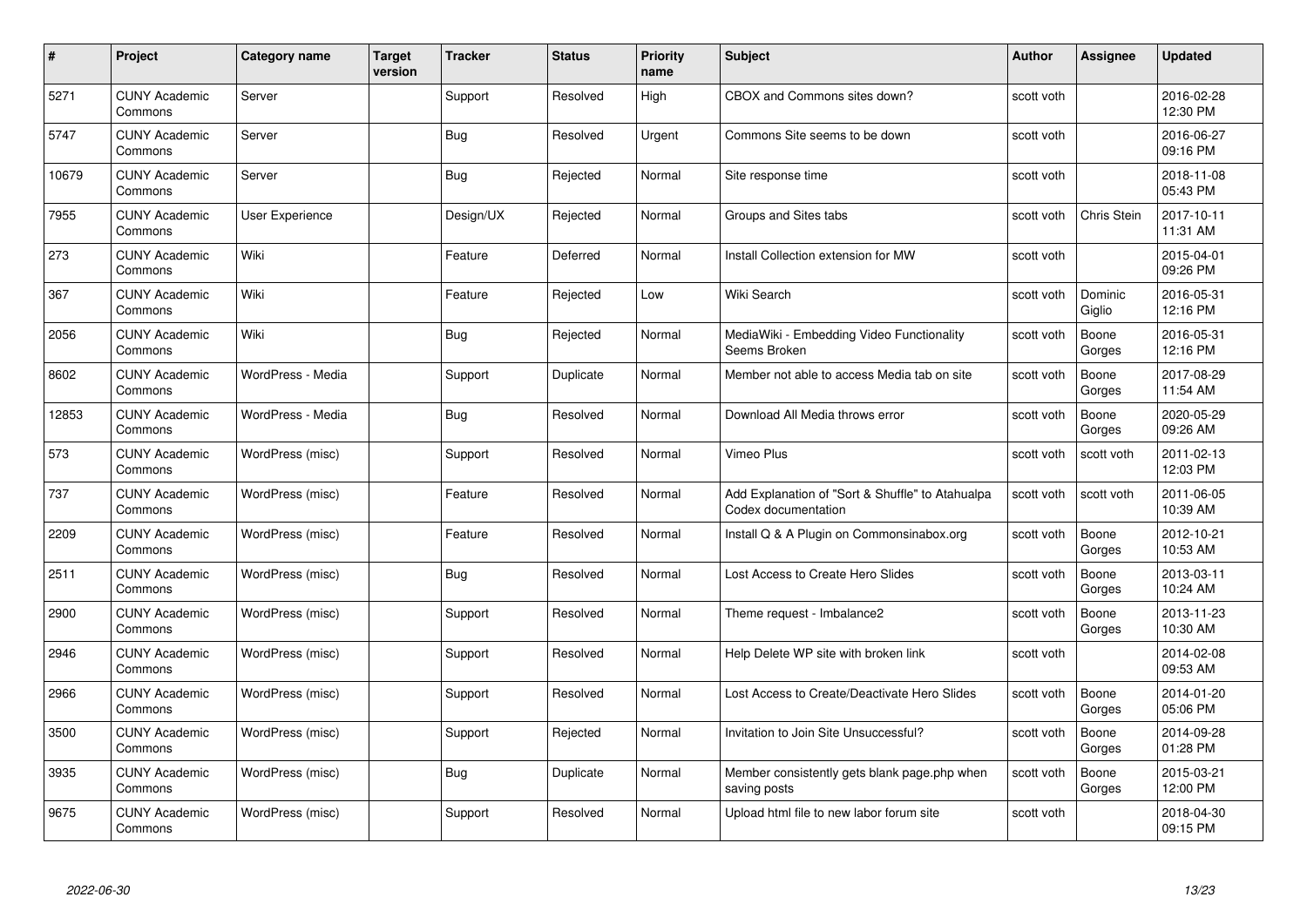| #     | Project                         | Category name                     | Target<br>version | <b>Tracker</b> | <b>Status</b>        | <b>Priority</b><br>name | <b>Subject</b>                                                | Author     | Assignee         | <b>Updated</b>         |
|-------|---------------------------------|-----------------------------------|-------------------|----------------|----------------------|-------------------------|---------------------------------------------------------------|------------|------------------|------------------------|
| 15204 | <b>CUNY Academic</b><br>Commons | WordPress (misc)                  |                   | Support        | Resolved             | Normal                  | PDF export replaces Polish letter "ł" with "?"                | scott voth |                  | 2022-01-19<br>04:35 PM |
| 15767 | <b>CUNY Academic</b><br>Commons | WordPress (misc)                  |                   | Support        | New                  | Normal                  | Site loading slowly                                           | scott voth | Boone<br>Gorges  | 2022-04-04<br>08:56 PM |
| 16245 | <b>CUNY Academic</b><br>Commons | WordPress (misc)                  |                   | <b>Bug</b>     | Reporter<br>Feedback | Normal                  | Save Button missing on WordPress Profile page                 | scott voth | Raymond<br>Hoh   | 2022-06-16<br>03:09 PM |
| 3957  | <b>CUNY Academic</b><br>Commons | <b>WordPress</b><br>(Permissions) |                   | Support        | Resolved             | Normal                  | Lost Access to Create Hero Slides                             | scott voth | Boone<br>Gorges  | 2015-03-30<br>08:57 PM |
| 3198  | <b>CUNY Academic</b><br>Commons | <b>WordPress Plugins</b>          |                   | Support        | Rejected             | Normal                  | Revolution Slider plugin gets error when creating<br>"lavers" | scott voth | Boone<br>Gorges  | 2014-05-21<br>09:57 PM |
| 4603  | <b>CUNY Academic</b><br>Commons | <b>WordPress Plugins</b>          |                   | Support        | Resolved             | Normal                  | Plugin Request: Search and Filter                             | scott voth | Boone<br>Gorges  | 2015-09-21<br>11:31 AM |
| 5493  | <b>CUNY Academic</b><br>Commons | <b>WordPress Plugins</b>          |                   | Bug            | Rejected             | Normal                  | Plugin Request - WP Data Tables                               | scott voth | Boone<br>Gorges  | 2016-04-27<br>02:55 PM |
| 6178  | <b>CUNY Academic</b><br>Commons | <b>WordPress Plugins</b>          |                   | Bug            | Rejected             | Normal                  | Social Sharing via JetPack Not Working                        | scott voth | Daniel Jones     | 2017-05-01<br>10:24 PM |
| 7883  | <b>CUNY Academic</b><br>Commons | <b>WordPress Plugins</b>          |                   | Feature        | Rejected             | Normal                  | plugin request                                                | scott voth | Boone<br>Gorges  | 2017-04-01<br>11:10 AM |
| 9959  | <b>CUNY Academic</b><br>Commons | <b>WordPress Plugins</b>          |                   | <b>Bug</b>     | Resolved             | Normal                  | Carto Map embed issue                                         | scott voth |                  | 2018-06-22<br>07:00 PM |
| 10749 | <b>CUNY Academic</b><br>Commons | <b>WordPress Plugins</b>          |                   | Support        | Duplicate            | Normal                  | Plugin Request - H5P                                          | scott voth |                  | 2018-11-26<br>03:22 PM |
| 11276 | <b>CUNY Academic</b><br>Commons | <b>WordPress Plugins</b>          |                   | Support        | Resolved             | Normal                  | unable to embed PDF with PDF Embedder                         | scott voth |                  | 2019-05-14<br>05:03 PM |
| 12796 | <b>CUNY Academic</b><br>Commons | <b>WordPress Plugins</b>          |                   | Support        | Resolved             | Normal                  | Timeline JS                                                   | scott voth |                  | 2020-06-03<br>04:10 PM |
| 13716 | <b>CUNY Academic</b><br>Commons | <b>WordPress Plugins</b>          |                   | Support        | Resolved             | Normal                  | Events sidebar issue with segalcenter.org                     | scott voth |                  | 2020-12-21<br>10:55 AM |
| 14847 | <b>CUNY Academic</b><br>Commons | <b>WordPress Plugins</b>          |                   | Support        | Resolved             | Normal                  | JetPack Issue displaying simple images                        | scott voth |                  | 2021-10-10<br>12:40 PM |
| 1242  | <b>CUNY Academic</b><br>Commons | <b>WordPress Themes</b>           |                   | Feature        | Rejected             | Normal                  | Theme request: Woo Theme "Teamster"                           | scott voth | Matt Gold        | 2016-10-24<br>11:41 AM |
| 3067  | <b>CUNY Academic</b><br>Commons | <b>WordPress Themes</b>           |                   | Bug            | Resolved             | Normal                  | Twenty Fourteen Theme Not Available                           | scott voth | <b>Matt Gold</b> | 2014-02-22<br>11:35 AM |
| 3641  | <b>CUNY Academic</b><br>Commons | <b>WordPress Themes</b>           |                   | Support        | Rejected             | Normal                  | New Theme Request: Outspoken (a premium WP<br>Shower theme)   | scott voth | Matt Gold        | 2014-11-18<br>08:08 PM |
| 3702  | CUNY Academic<br>Commons        | <b>WordPress Themes</b>           |                   | Support        | Resolved             | Normal                  | access the Old Paper Theme                                    | scott voth | <b>Matt Gold</b> | 2014-12-09<br>09:21 AM |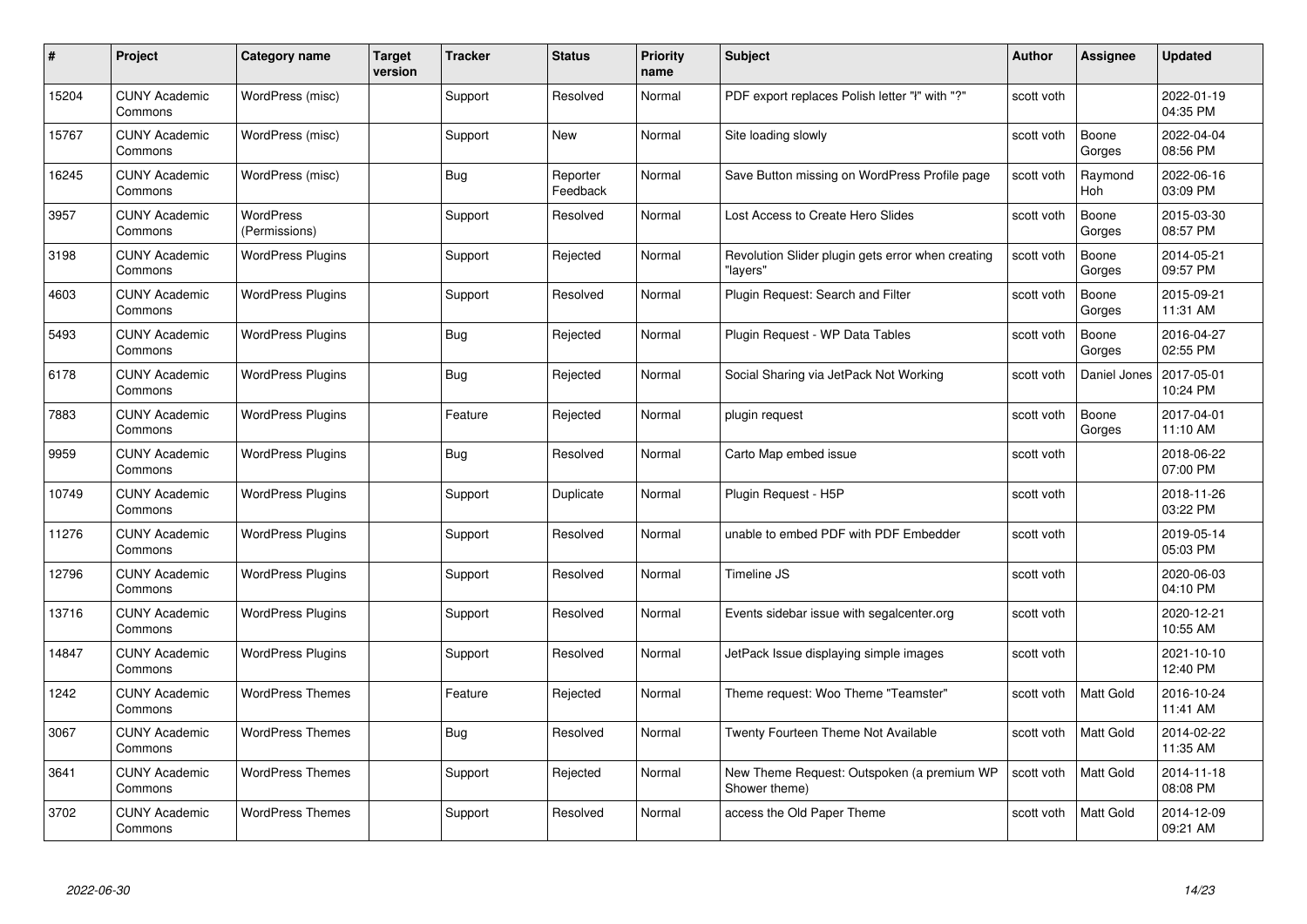| #     | Project                         | <b>Category name</b>     | Target<br>version | <b>Tracker</b> | <b>Status</b>        | <b>Priority</b><br>name | <b>Subject</b>                                                                   | <b>Author</b> | <b>Assignee</b>    | <b>Updated</b>         |
|-------|---------------------------------|--------------------------|-------------------|----------------|----------------------|-------------------------|----------------------------------------------------------------------------------|---------------|--------------------|------------------------|
| 9776  | <b>CUNY Academic</b><br>Commons | <b>WordPress Themes</b>  |                   | Support        | Rejected             | Normal                  | Theme Request - Pilot Fish                                                       | scott voth    |                    | 2018-05-17<br>02:36 PM |
| 13946 | <b>CUNY Academic</b><br>Commons | <b>WordPress Plugins</b> | 2.1.0             | Support        | Assigned             | Normal                  | Custom Embed handler For OneDrive files                                          | scott voth    | Raymond<br>Hoh     | 2022-05-26<br>10:46 AM |
| 403   | <b>CUNY Academic</b><br>Commons | BuddyPress (misc)        | Future<br>release | Feature        | Duplicate            | Normal                  | Personalization of the Profile Page                                              | scott voth    | Boone<br>Gorges    | 2010-11-22<br>11:32 AM |
| 519   | <b>CUNY Academic</b><br>Commons | <b>BuddyPress Docs</b>   | Future<br>release | Feature        | Assigned             | Low                     | TOC for individual docs - for new BP "wiki-like"<br>plugin                       | scott voth    | Boone<br>Gorges    | 2015-11-09<br>05:54 PM |
| 10226 | <b>CUNY Academic</b><br>Commons | Courses                  | Future<br>release | Feature        | New                  | Normal                  | Add "My Courses" to drop down list                                               | scott voth    | Boone<br>Gorges    | 2021-11-19<br>12:42 PM |
| 4841  | <b>CUNY Academic</b><br>Commons | Design                   | Future<br>release | <b>Bug</b>     | Rejected             | Normal                  | Font style on "Friends" Page seems different                                     | scott voth    | Boone<br>Gorges    | 2015-11-03<br>07:40 AM |
| 4438  | <b>CUNY Academic</b><br>Commons | Events                   | Future<br>release | Bug            | Assigned             | Normal                  | Events Calendar - Export Recurring Events                                        | scott voth    | Daniel Jones       | 2016-05-23<br>04:25 PM |
| 11531 | <b>CUNY Academic</b><br>Commons | Events                   | Future<br>release | Feature        | New                  | Normal                  | Main Events calendar should include non-public<br>events that user has access to | scott voth    | Boone<br>Gorges    | 2019-06-11<br>10:00 AM |
| 4535  | <b>CUNY Academic</b><br>Commons | My Commons               | Future<br>release | <b>Bug</b>     | <b>New</b>           | Low                     | My Commons filter issue                                                          | scott voth    | Raymond<br>Hoh     | 2015-09-01<br>11:17 AM |
| 5827  | <b>CUNY Academic</b><br>Commons | <b>Public Portfolio</b>  | Future<br>release | <b>Bug</b>     | Assigned             | Normal                  | Academic Interests square bracket links not<br>working                           | scott voth    | <b>Chris Stein</b> | 2016-08-11<br>11:59 PM |
| 10354 | CUNY Academic<br>Commons        | <b>Public Portfolio</b>  | Future<br>release | Feature        | New                  | Normal                  | Opt out of Having a Profile Page                                                 | scott voth    | Chris Stein        | 2020-05-12<br>10:43 AM |
| 11860 | <b>CUNY Academic</b><br>Commons | Registration             | Future<br>release | Feature        | New                  | Normal                  | Ensure Students Are Aware They Can Use<br>Aliases At Registration                | scott voth    |                    | 2019-09-24<br>08:46 AM |
| 1444  | <b>CUNY Academic</b><br>Commons | WordPress (misc)         | Future<br>release | Feature        | Resolved             | Normal                  | Plugin Request: Google Analytics For WordPress                                   | scott voth    | Dominic<br>Giglio  | 2012-07-14<br>09:28 AM |
| 14113 | <b>CUNY Academic</b><br>Commons | WordPress (misc)         | Future<br>release | Bug            | Hold                 | Normal                  | Block Editor Not Working on this page - Json error                               | scott voth    | Boone<br>Gorges    | 2021-03-05<br>11:01 AM |
| 7289  | <b>CUNY Academic</b><br>Commons | <b>WordPress Plugins</b> | Future<br>release | Support        | Abandoned            | Normal                  | OHMS - Metadata Synchronizer - Cynthia Tobar -<br>Oral Histories                 | scott voth    | Boone<br>Gorges    | 2018-07-22<br>01:22 PM |
| 11788 | <b>CUNY Academic</b><br>Commons | <b>WordPress Plugins</b> | Future<br>release | Support        | Reporter<br>Feedback | Normal                  | Plugin Request - Browse Aloud                                                    | scott voth    |                    | 2019-09-24<br>08:42 AM |
| 12573 | <b>CUNY Academic</b><br>Commons | <b>WordPress Plugins</b> | Future<br>release | <b>Bug</b>     | New                  | Normal                  | <b>CommentPress Core Issues</b>                                                  | scott voth    |                    | 2020-03-24<br>04:32 PM |
| 3492  | <b>CUNY Academic</b><br>Commons | <b>WordPress Themes</b>  | Future<br>release | Support        | Assigned             | Normal                  | Add CBOX theme to the Commons                                                    | scott voth    | Raymond<br>Hoh     | 2014-10-08<br>05:55 PM |
| 2568  | <b>CUNY Academic</b><br>Commons |                          | Not<br>tracked    | Support        | Resolved             | Normal                  | Statistics Needed - Queens College Commons<br>Usage                              | scott voth    | Boone<br>Gorges    | 2016-01-26<br>12:35 AM |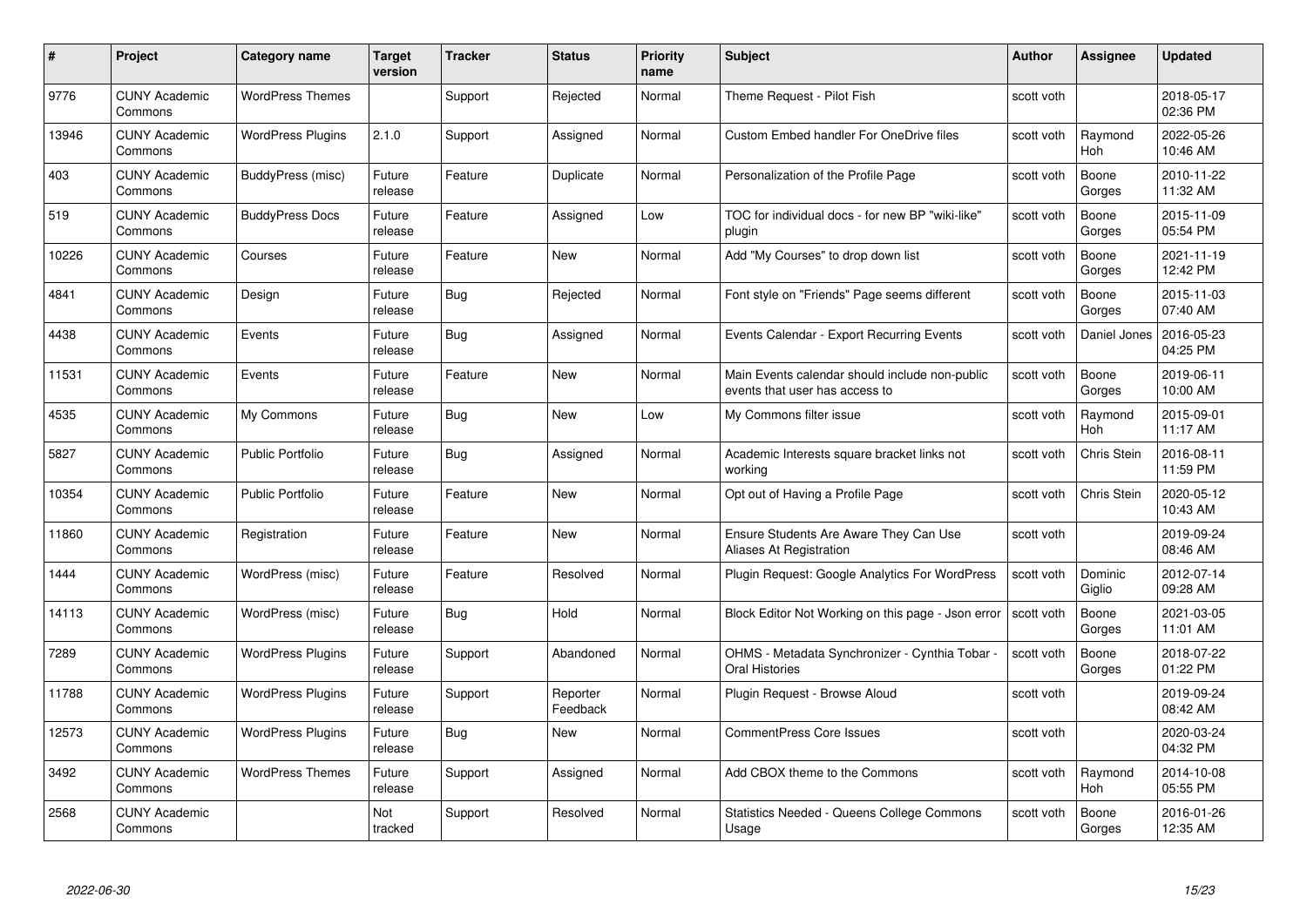| #     | Project                         | Category name     | Target<br>version | <b>Tracker</b> | <b>Status</b> | <b>Priority</b><br>name | <b>Subject</b>                                                                       | <b>Author</b> | <b>Assignee</b>    | <b>Updated</b>         |
|-------|---------------------------------|-------------------|-------------------|----------------|---------------|-------------------------|--------------------------------------------------------------------------------------|---------------|--------------------|------------------------|
| 2947  | <b>CUNY Academic</b><br>Commons |                   | Not<br>tracked    | Support        | Resolved      | Normal                  | Question on "Tools>>Domain Mapping"                                                  | scott voth    |                    | 2013-12-21<br>07:14 PM |
| 3015  | <b>CUNY Academic</b><br>Commons |                   | Not<br>tracked    | Bug            | Resolved      | Normal                  | Lost Access to Create Hero Slides                                                    | scott voth    | Boone<br>Gorges    | 2014-02-04<br>07:58 PM |
| 3087  | <b>CUNY Academic</b><br>Commons |                   | Not<br>tracked    | Support        | Resolved      | Normal                  | Purchase Snag It Software for Community<br><b>Facilitators</b>                       | scott voth    | <b>Matt Gold</b>   | 2016-01-26<br>05:13 PM |
| 5311  | <b>CUNY Academic</b><br>Commons |                   | Not<br>tracked    | Support        | Resolved      | Normal                  | <b>CUNY SLA Lab collaboration</b>                                                    | scott voth    | scott voth         | 2016-10-11<br>08:48 PM |
| 5583  | <b>CUNY Academic</b><br>Commons |                   | Not<br>tracked    | Support        | Resolved      | Normal                  | Lost access to create hero slides - please<br>reinstate                              | scott voth    | Boone<br>Gorges    | 2016-05-23<br>12:11 AM |
| 8859  | <b>CUNY Academic</b><br>Commons |                   | Not<br>tracked    | Support        | Resolved      | Normal                  | Hero Slide Permissions                                                               | scott voth    |                    | 2017-10-26<br>09:59 AM |
| 11393 | <b>CUNY Academic</b><br>Commons |                   | Not<br>tracked    | Publicity      | <b>New</b>    | Normal                  | After 1.15 release, ceate a hero slide and post<br>about adding a site to a group    | scott voth    | Patrick<br>Sweeney | 2019-05-14<br>10:32 AM |
| 14394 | <b>CUNY Academic</b><br>Commons |                   | Not<br>tracked    | Feature        | <b>New</b>    | Normal                  | Commons News Site - redesign                                                         | scott voth    | scott voth         | 2021-09-14<br>10:46 AM |
| 10839 | <b>CUNY Academic</b><br>Commons | About page        | Not<br>tracked    | Support        | New           | Normal                  | <b>Mission Statement Needs Revision</b>                                              | scott voth    | <b>Matt Gold</b>   | 2018-12-26<br>10:58 AM |
| 9538  | <b>CUNY Academic</b><br>Commons | Analytics         | Not<br>tracked    | Support        | Resolved      | Normal                  | collecting Google Analytics for mapped Domains                                       | scott voth    | Boone<br>Gorges    | 2018-04-27<br>09:23 AM |
| 9750  | <b>CUNY Academic</b><br>Commons | Analytics         | Not<br>tracked    | Support        | Resolved      | Normal                  | MESTC - arabstages.org - google analytics have<br>stopped working after last release | scott voth    | scott voth         | 2018-05-11<br>09:34 AM |
| 1208  | <b>CUNY Academic</b><br>Commons | BuddyPress (misc) | Not<br>tracked    | Feature        | Rejected      | Normal                  | Investigate Mobile Inheritance from BuddyPress<br>Default Theme                      | scott voth    | scott voth         | 2016-01-26<br>10:57 AM |
| 1486  | <b>CUNY Academic</b><br>Commons | BuddyPress (misc) | Not<br>tracked    | <b>Bug</b>     | Resolved      | Normal                  | Blog Tag in Group                                                                    | scott voth    | Boone<br>Gorges    | 2011-12-21<br>07:45 AM |
| 1745  | <b>CUNY Academic</b><br>Commons | BuddyPress (misc) | Not<br>tracked    | <b>Bug</b>     | Resolved      | Normal                  | Dashboard Access to Create Hero Slides                                               | scott voth    | Boone<br>Gorges    | 2012-03-19<br>04:14 PM |
| 14994 | <b>CUNY Academic</b><br>Commons | cdev.gc.cuny.edu  | Not<br>tracked    | Support        | In Progress   | Normal                  | Clear Cache on CDEV                                                                  | scott voth    | Raymond<br>Hoh     | 2021-12-07<br>03:51 PM |
| 4580  | <b>CUNY Academic</b><br>Commons | Commons In A Box  | Not<br>tracked    | Support        | Resolved      | Normal                  | Unable to register account on CBOX Demo Site                                         | scott voth    | Boone<br>Gorges    | 2015-09-10<br>02:37 PM |
| 9745  | <b>CUNY Academic</b><br>Commons | Commons In A Box  | Not<br>tracked    | Support        | Resolved      | Normal                  | Commons in a Box - Query monitor                                                     | scott voth    |                    | 2018-05-09<br>01:24 PM |
| 15507 | <b>CUNY Academic</b><br>Commons | Commons In A Box  | Not<br>tracked    | Support        | Resolved      | Normal                  | <b>CBOX</b>                                                                          | scott voth    | Raymond<br>Hoh     | 2022-03-02<br>02:02 PM |
| 2287  | <b>CUNY Academic</b><br>Commons | commonsinabox.org | Not<br>tracked    | <b>Bug</b>     | Resolved      | Normal                  | User reports he added an entry to the Help &<br>Support Forum - but it was lost      | scott voth    | Boone<br>Gorges    | 2012-11-21<br>11:27 PM |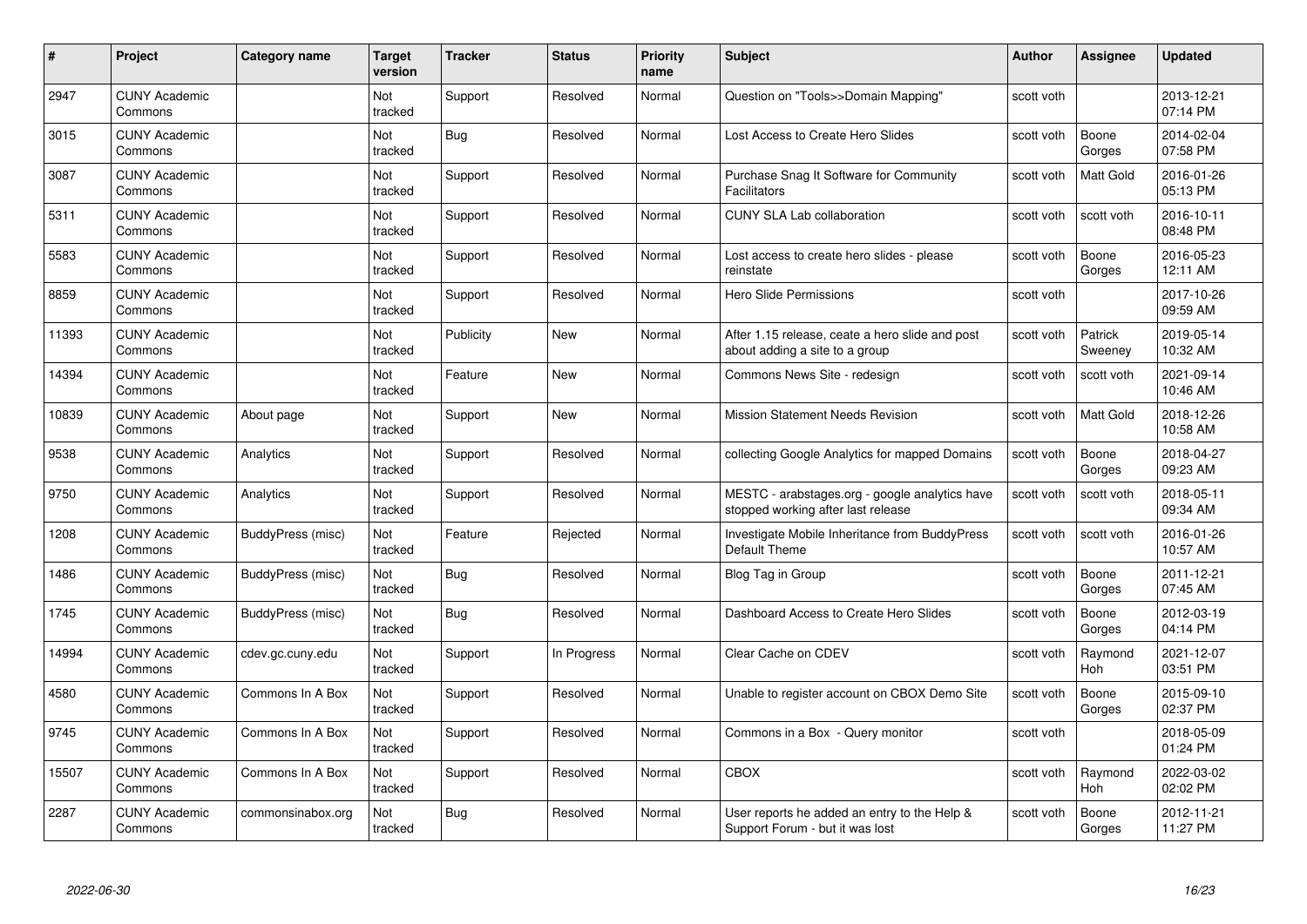| #     | Project                         | <b>Category name</b> | Target<br>version | <b>Tracker</b> | <b>Status</b> | <b>Priority</b><br>name | <b>Subject</b>                                                               | <b>Author</b> | <b>Assignee</b>  | <b>Updated</b>         |
|-------|---------------------------------|----------------------|-------------------|----------------|---------------|-------------------------|------------------------------------------------------------------------------|---------------|------------------|------------------------|
| 2316  | <b>CUNY Academic</b><br>Commons | commonsinabox.org    | Not<br>tracked    | Bug            | Resolved      | Normal                  | Commonsinabox.org - group forum - can't access<br>second page of forum posts | scott voth    | Boone<br>Gorges  | 2012-12-03<br>11:57 AM |
| 2337  | <b>CUNY Academic</b><br>Commons | commonsinabox.org    | Not<br>tracked    | Bug            | Rejected      | High                    | commonsinabox.org - notifications                                            | scott voth    | Boone<br>Gorges  | 2012-12-12<br>01:43 PM |
| 2518  | <b>CUNY Academic</b><br>Commons | commonsinabox.org    | Not<br>tracked    | Bug            | Resolved      | Normal                  | Lost Access to Upload image files on<br>CommonsinaBox.org                    | scott voth    | Boone<br>Gorges  | 2013-03-20<br>01:57 PM |
| 2561  | <b>CUNY Academic</b><br>Commons | commonsinabox.org    | Not<br>tracked    | Bug            | Resolved      | Normal                  | CSS Issues on Commonsinabox.org                                              | scott voth    | Boone<br>Gorges  | 2013-05-16<br>03:31 PM |
| 2585  | CUNY Academic<br>Commons        | commonsinabox.org    | Not<br>tracked    | <b>Bug</b>     | Resolved      | Normal                  | commonsinbox.org - no "site features" option                                 | scott voth    | Boone<br>Gorges  | 2013-05-21<br>09:15 PM |
| 2631  | <b>CUNY Academic</b><br>Commons | commonsinabox.org    | Not<br>tracked    | Bug            | Resolved      | Normal                  | Bullet Points don't display in Forum posts on<br>CBOX.org                    | scott voth    | Boone<br>Gorges  | 2014-05-01<br>08:11 PM |
| 2633  | <b>CUNY Academic</b><br>Commons | commonsinabox.org    | Not<br>tracked    | Bug            | Resolved      | Normal                  | Mentions in CBOX.org                                                         | scott voth    | Boone<br>Gorges  | 2014-05-01<br>08:12 PM |
| 3549  | <b>CUNY Academic</b><br>Commons | commonsinabox.org    | Not<br>tracked    | Support        | Rejected      | Normal                  | Spam on CBOX.org                                                             | scott voth    |                  | 2014-10-15<br>12:10 AM |
| 3841  | <b>CUNY Academic</b><br>Commons | commonsinabox.org    | Not<br>tracked    | <b>Bug</b>     | Resolved      | Normal                  | CBOX.org Registration Plugin Not Working                                     | scott voth    | Boone<br>Gorges  | 2016-01-26<br>03:27 PM |
| 6184  | <b>CUNY Academic</b><br>Commons | commonsinabox.org    | Not<br>tracked    | <b>Bug</b>     | Resolved      | Normal                  | <b>CBOX Confirm User Registration plugin</b>                                 | scott voth    | Raymond<br>Hoh   | 2018-09-12<br>01:50 PM |
| 7295  | <b>CUNY Academic</b><br>Commons | commonsinabox.org    | Not<br>tracked    | Support        | Resolved      | High                    | commonsinabox.org performance issues                                         | scott voth    |                  | 2017-01-03<br>10:52 AM |
| 7343  | <b>CUNY Academic</b><br>Commons | commonsinabox.org    | Not<br>tracked    | <b>Bug</b>     | Resolved      | Normal                  | commonsinabox.org - unable to access backend                                 | scott voth    |                  | 2017-01-06<br>11:58 AM |
| 11495 | <b>CUNY Academic</b><br>Commons | Documentation        | Not<br>tracked    | Documentation  | Resolved      | Normal                  | New Member Intro Page                                                        | scott voth    | scott voth       | 2020-05-14<br>01:12 PM |
| 3082  | <b>CUNY Academic</b><br>Commons | Domain Mapping       | Not<br>tracked    | Support        | Resolved      | Normal                  | Domain Mapping Request - Ruth O'Brien                                        | scott voth    | Boone<br>Gorges  | 2014-03-05<br>07:16 PM |
| 3120  | <b>CUNY Academic</b><br>Commons | Domain Mapping       | Not<br>tracked    | Support        | Rejected      | Normal                  | Domain Mapping Request from Paul Julian Smith                                | scott voth    | Boone<br>Gorges  | 2016-01-26<br>12:41 AM |
| 3182  | <b>CUNY Academic</b><br>Commons | Domain Mapping       | Not<br>tracked    | Support        | Resolved      | Normal                  | domain mapping request - muphyinstituteblog.org                              | scott voth    | <b>Matt Gold</b> | 2014-05-01<br>01:12 PM |
| 3269  | <b>CUNY Academic</b><br>Commons | Domain Mapping       | Not<br>tracked    | Support        | Resolved      | Normal                  | Domain mapping request - Natascia Boeri                                      | scott voth    | Boone<br>Gorges  | 2015-11-30<br>03:17 PM |
| 3423  | <b>CUNY Academic</b><br>Commons | Domain Mapping       | Not<br>tracked    | Support        | Resolved      | Normal                  | bkpublicscholars.org Domain Mapping Request                                  | scott voth    | Boone<br>Gorges  | 2016-01-26<br>12:08 PM |
| 3539  | CUNY Academic<br>Commons        | Domain Mapping       | Not<br>tracked    | Support        | Resolved      | Normal                  | Domain Mapping Request for ACERT                                             | scott voth    | Boone<br>Gorges  | 2015-11-30<br>03:15 PM |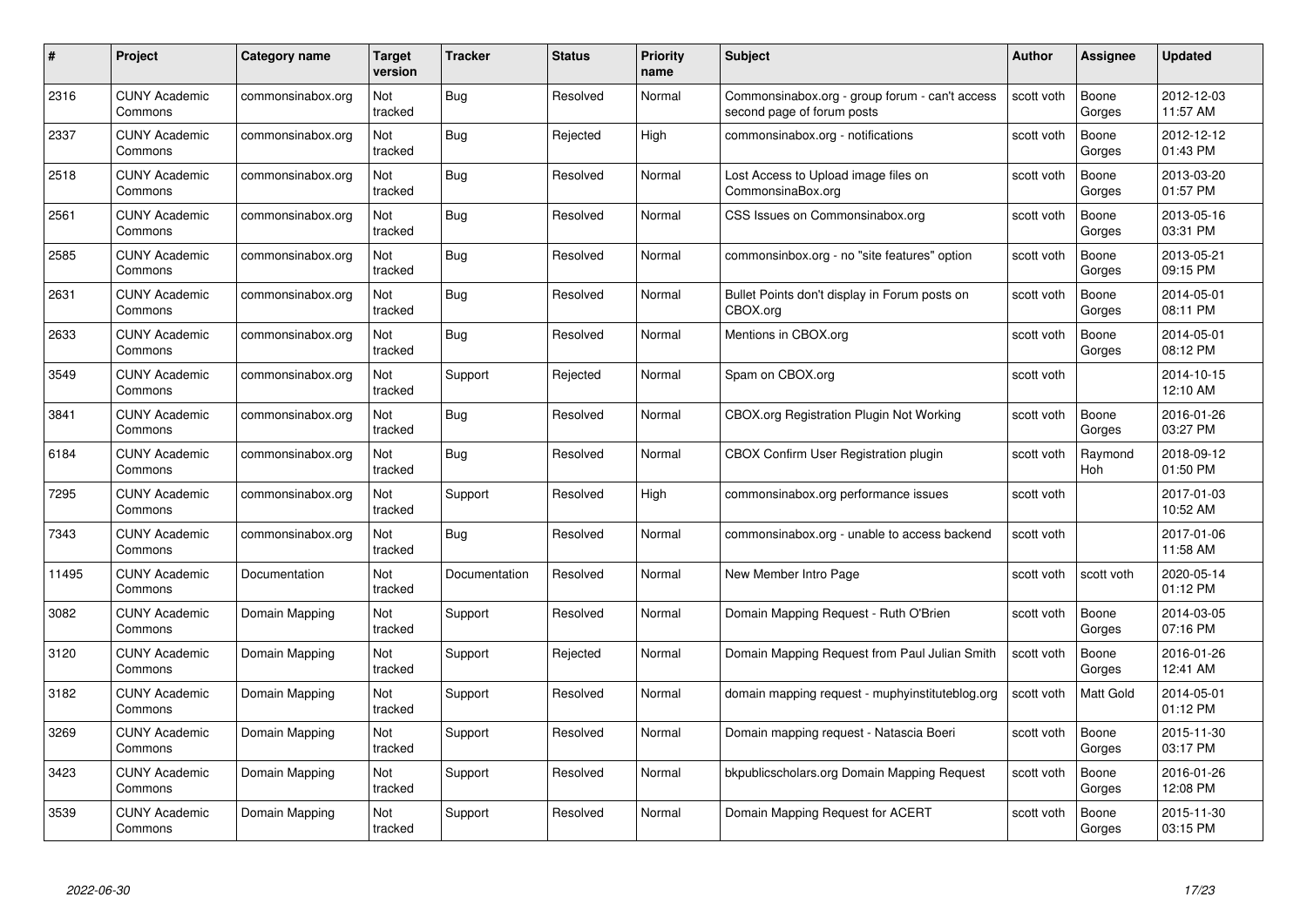| #     | Project                         | Category name  | Target<br>version | <b>Tracker</b> | <b>Status</b> | <b>Priority</b><br>name | <b>Subject</b>                                                                 | <b>Author</b> | <b>Assignee</b>  | <b>Updated</b>         |
|-------|---------------------------------|----------------|-------------------|----------------|---------------|-------------------------|--------------------------------------------------------------------------------|---------------|------------------|------------------------|
| 3603  | <b>CUNY Academic</b><br>Commons | Domain Mapping | Not<br>tracked    | Support        | Resolved      | Normal                  | Domain Mapping Request - CERG                                                  | scott voth    | scott voth       | 2014-11-19<br>04:28 PM |
| 3621  | <b>CUNY Academic</b><br>Commons | Domain Mapping | Not<br>tracked    | Support        | Resolved      | Normal                  | Question - Google Analytics, Mapped Domains,<br>and WP-Google-Analytics plugin | scott voth    |                  | 2015-04-01<br>09:16 PM |
| 3635  | <b>CUNY Academic</b><br>Commons | Domain Mapping | Not<br>tracked    | Support        | Resolved      | Normal                  | Domain Mapping Request - Keith Miyake                                          | scott voth    | Matt Gold        | 2014-11-10<br>08:15 PM |
| 3753  | <b>CUNY Academic</b><br>Commons | Domain Mapping | Not<br>tracked    | Support        | Resolved      | High                    | Domain mapping request - Sujatha Fernandes                                     | scott voth    | Raymond<br>Hoh   | 2015-11-30<br>03:11 PM |
| 4571  | <b>CUNY Academic</b><br>Commons | Domain Mapping | Not<br>tracked    | Support        | Resolved      | Normal                  | Domain Mapping Request - Courtney Drayer                                       | scott voth    | <b>Matt Gold</b> | 2015-09-16<br>05:19 PM |
| 4795  | <b>CUNY Academic</b><br>Commons | Domain Mapping | Not<br>tracked    | Support        | Resolved      | Normal                  | Revert Domain Mapping for<br>http://bkpublicscholars.org/                      | scott voth    | Boone<br>Gorges  | 2015-11-01<br>05:33 PM |
| 4902  | <b>CUNY Academic</b><br>Commons | Domain Mapping | Not<br>tracked    | Support        | Resolved      | Normal                  | domain mapping request - Patrick Sweeney                                       | scott voth    | Boone<br>Gorges  | 2015-12-07<br>01:32 AM |
| 4954  | <b>CUNY Academic</b><br>Commons | Domain Mapping | Not<br>tracked    | Support        | Resolved      | Normal                  | domain mapping request - Talia Schaffer                                        | scott voth    | Boone<br>Gorges  | 2015-12-07<br>01:24 AM |
| 5096  | <b>CUNY Academic</b><br>Commons | Domain Mapping | Not<br>tracked    | Support        | Resolved      | Normal                  | Domain Mapping Request: Lauren Spradlin                                        | scott voth    | scott voth       | 2020-01-21<br>07:30 PM |
| 5344  | <b>CUNY Academic</b><br>Commons | Domain Mapping | Not<br>tracked    | Support        | Resolved      | Normal                  | Domain Mapping Request - Bijan Kimiagar                                        | scott voth    | scott voth       | 2016-03-31<br>10:52 PM |
| 5511  | <b>CUNY Academic</b><br>Commons | Domain Mapping | Not<br>tracked    | Support        | Resolved      | Normal                  | Domain Mapping Request - Artem Altman                                          | scott voth    | scott voth       | 2016-06-16<br>09:46 PM |
| 5617  | <b>CUNY Academic</b><br>Commons | Domain Mapping | Not<br>tracked    | Support        | Resolved      | Normal                  | Domain Mapping Issue - Paul Herbert                                            | scott voth    | Boone<br>Gorges  | 2016-05-30<br>12:04 PM |
| 6134  | <b>CUNY Academic</b><br>Commons | Domain Mapping | Not<br>tracked    | Support        | Abandoned     | Normal                  | domain mapping - mellon faculty diversity                                      | scott voth    | scott voth       | 2017-03-26<br>11:22 AM |
| 6135  | <b>CUNY Academic</b><br>Commons | Domain Mapping | Not<br>tracked    | Support        | Resolved      | Normal                  | domain mapping - Patrick Sweeney                                               | scott voth    | Matt Gold        | 2016-10-12<br>11:41 AM |
| 6383  | <b>CUNY Academic</b><br>Commons | Domain Mapping | Not<br>tracked    | Support        | Resolved      | Normal                  | Domain Mapping request - Azriel Genack                                         | scott voth    | Boone<br>Gorges  | 2016-10-21<br>03:48 PM |
| 6905  | <b>CUNY Academic</b><br>Commons | Domain Mapping | Not<br>tracked    | Support        | Rejected      | Normal                  | domain mapping - Approaching Dance conference                                  | scott voth    | Boone<br>Gorges  | 2017-11-15<br>11:09 AM |
| 8624  | <b>CUNY Academic</b><br>Commons | Domain Mapping | Not<br>tracked    | Support        | Resolved      | Normal                  | domain mapping request                                                         | scott voth    | Boone<br>Gorges  | 2017-10-05<br>12:50 PM |
| 9794  | <b>CUNY Academic</b><br>Commons | Domain Mapping | Not<br>tracked    | Support        | Resolved      | Normal                  | domain Mapping request - Joseph Reynolds Van<br>Der Naald                      | scott voth    | Boone<br>Gorges  | 2018-05-22<br>01:54 PM |
| 10796 | CUNY Academic<br>Commons        | Domain Mapping | Not<br>tracked    | Support        | Resolved      | Normal                  | domain mapping request - BMCC OER                                              | scott voth    | <b>Matt Gold</b> | 2018-12-06<br>07:47 PM |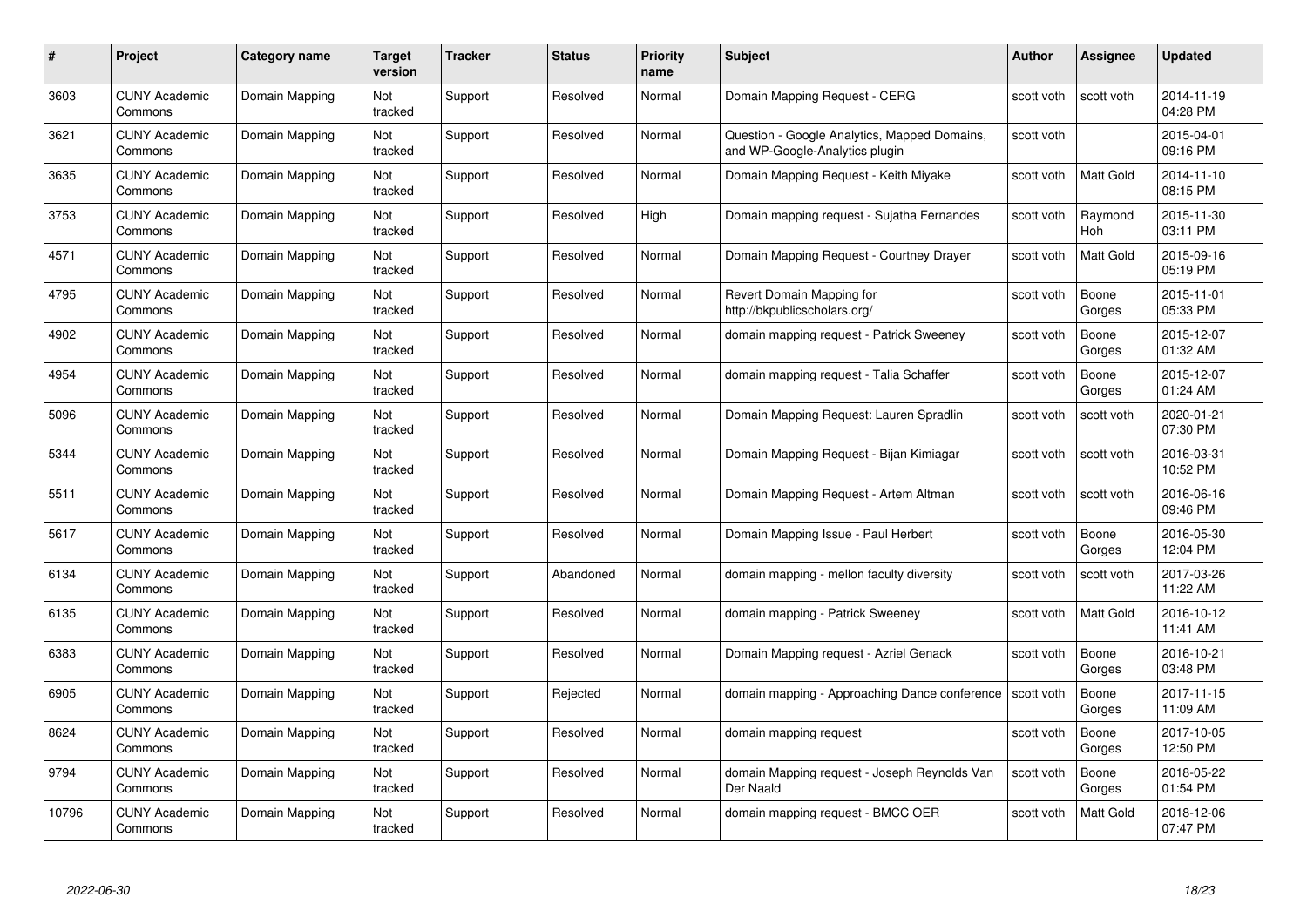| #     | Project                         | <b>Category name</b> | Target<br>version | <b>Tracker</b> | <b>Status</b>        | <b>Priority</b><br>name | <b>Subject</b>                                         | <b>Author</b> | <b>Assignee</b>  | <b>Updated</b>         |
|-------|---------------------------------|----------------------|-------------------|----------------|----------------------|-------------------------|--------------------------------------------------------|---------------|------------------|------------------------|
| 10860 | <b>CUNY Academic</b><br>Commons | Domain Mapping       | Not<br>tracked    | Support        | Resolved             | Normal                  | domain mapping for Leah Feder                          | scott voth    | <b>Matt Gold</b> | 2019-01-10<br>01:37 PM |
| 10982 | <b>CUNY Academic</b><br>Commons | Domain Mapping       | Not<br>tracked    | Support        | Reporter<br>Feedback | Normal                  | <b>CNAME</b> question                                  | scott voth    |                  | 2019-01-22<br>04:29 PM |
| 11493 | <b>CUNY Academic</b><br>Commons | Domain Mapping       | Not<br>tracked    | Support        | Reporter<br>Feedback | Normal                  | Domain Mapping Request - Talia Schaffer                | scott voth    | <b>Matt Gold</b> | 2019-08-06<br>08:39 AM |
| 11629 | <b>CUNY Academic</b><br>Commons | Domain Mapping       | Not<br>tracked    | Support        | Resolved             | Normal                  | domain mapping request                                 | scott voth    | Raymond<br>Hoh   | 2019-07-17<br>10:22 AM |
| 11632 | CUNY Academic<br>Commons        | Domain Mapping       | Not<br>tracked    | Support        | Resolved             | Normal                  | domain mapping request mckinniburg.com                 | scott voth    | Raymond<br>Hoh   | 2019-07-17<br>10:22 AM |
| 11764 | <b>CUNY Academic</b><br>Commons | Domain Mapping       | Not<br>tracked    | Support        | Resolved             | Normal                  | Domain Mapping request for literarybronx.com           | scott voth    | Boone<br>Gorges  | 2019-08-21<br>05:28 PM |
| 12236 | <b>CUNY Academic</b><br>Commons | Domain Mapping       | Not<br>tracked    | Support        | Resolved             | Normal                  | domain mapping request - johnbrenkman.com              | scott voth    | Matt Gold        | 2019-12-27<br>09:32 AM |
| 12246 | <b>CUNY Academic</b><br>Commons | Domain Mapping       | Not<br>tracked    | Support        | Resolved             | Normal                  | domain mapping - Sam Neylon                            | scott voth    | Lihua Wang       | 2020-01-06<br>10:55 AM |
| 12313 | <b>CUNY Academic</b><br>Commons | Domain Mapping       | Not<br>tracked    | Support        | Duplicate            | Normal                  | domain mapping - laurenspradlin.info                   | scott voth    | Matt Gold        | 2020-01-21<br>06:02 PM |
| 12407 | <b>CUNY Academic</b><br>Commons | Domain Mapping       | Not<br>tracked    | Support        | Resolved             | Normal                  | Domain Mapping - district15parproject.org              | scott voth    | Lihua Wang       | 2020-02-14<br>10:38 AM |
| 12878 | CUNY Academic<br>Commons        | Domain Mapping       | Not<br>tracked    | Support        | Resolved             | Normal                  | Domain Mapping request - Lidia Hernandez Tapia         | scott voth    | Matt Gold        | 2020-06-05<br>12:58 PM |
| 2924  | <b>CUNY Academic</b><br>Commons | Domain Mapping       | Not<br>tracked    | Support        | Resolved             | Normal                  | Domain Mapping request - Sam Phillips                  | scott voth    | Boone<br>Gorges  | 2020-06-12<br>03:29 PM |
| 13004 | <b>CUNY Academic</b><br>Commons | Domain Mapping       | Not<br>tracked    | Bug            | Resolved             | Normal                  | Domain Mapping request - Wole                          | scott voth    | Matt Gold        | 2020-07-07<br>12:02 PM |
| 13379 | <b>CUNY Academic</b><br>Commons | Domain Mapping       | Not<br>tracked    | Support        | Resolved             | Normal                  | Commenting issue with Mapped Domain (Using<br>Jetpack) | scott voth    | Raymond<br>Hoh   | 2020-10-13<br>10:02 AM |
| 13407 | <b>CUNY Academic</b><br>Commons | Domain Mapping       | Not<br>tracked    | Support        | Resolved             | Normal                  | Remove domain mapping for sexgenlab.org                | scott voth    |                  | 2020-09-30<br>11:35 AM |
| 13440 | <b>CUNY Academic</b><br>Commons | Domain Mapping       | Not<br>tracked    | Support        | Resolved             | Normal                  | Domain mapping for morrisjustice.org                   | scott voth    | Matt Gold        | 2020-10-13<br>02:54 PM |
| 13924 | <b>CUNY Academic</b><br>Commons | Domain Mapping       | Not<br>tracked    | Support        | Resolved             | Normal                  | domain mapping - cunyhumanitiesalliance.org            | scott voth    | Boone<br>Gorges  | 2021-02-02<br>05:39 PM |
| 14452 | <b>CUNY Academic</b><br>Commons | Domain Mapping       | Not<br>tracked    | Support        | Resolved             | Normal                  | domain mapping - hilarieashton.com                     | scott voth    | Boone<br>Gorges  | 2021-05-17<br>10:46 AM |
| 15223 | CUNY Academic<br>Commons        | Domain Mapping       | Not<br>tracked    | Support        | Resolved             | Normal                  | domain mapping - preludenyc.org                        | scott voth    | Boone<br>Gorges  | 2022-02-02<br>02:24 PM |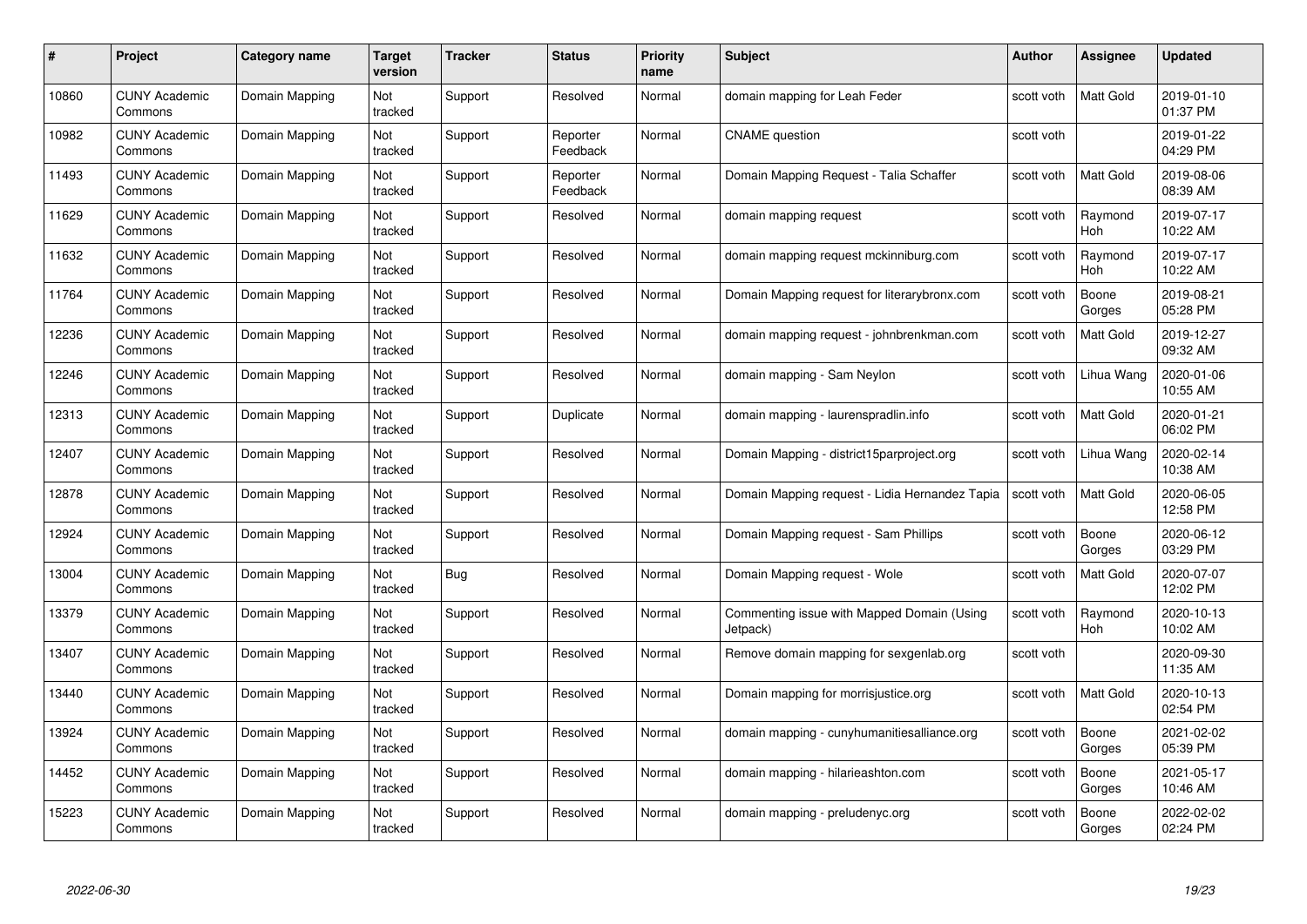| #     | Project                         | <b>Category name</b>       | Target<br>version | <b>Tracker</b> | <b>Status</b> | <b>Priority</b><br>name | <b>Subject</b>                                                   | <b>Author</b> | <b>Assignee</b>    | <b>Updated</b>         |
|-------|---------------------------------|----------------------------|-------------------|----------------|---------------|-------------------------|------------------------------------------------------------------|---------------|--------------------|------------------------|
| 15253 | <b>CUNY Academic</b><br>Commons | Domain Mapping             | Not<br>tracked    | Support        | Resolved      | Normal                  | domain mapping - segal film festival                             | scott voth    | Matt Gold          | 2022-02-04<br>11:29 AM |
| 15626 | <b>CUNY Academic</b><br>Commons | Domain Mapping             | Not<br>tracked    | Support        | Resolved      | Normal                  | domain mapping - Jason tougaw                                    | scott voth    | Boone<br>Gorges    | 2022-03-15<br>02:10 PM |
| 15810 | <b>CUNY Academic</b><br>Commons | Domain Mapping             | Not<br>tracked    | <b>Bug</b>     | Resolved      | High                    | News Literacy Matters site loading over and over<br>using Chrome | scott voth    | Raymond<br>Hoh     | 2022-04-05<br>10:09 AM |
| 15965 | <b>CUNY Academic</b><br>Commons | Domain Mapping             | Not<br>tracked    | Support        | Resolved      | Normal                  | Domain Mapping - Joseph van der Naald                            | scott voth    | Boone<br>Gorges    | 2022-04-29<br>04:06 PM |
| 16227 | <b>CUNY Academic</b><br>Commons | Domain Mapping             | Not<br>tracked    | Support        | Resolved      | Normal                  | domain mapping - Sruthi Atmakur-Javdekar                         | scott voth    | <b>Matt Gold</b>   | 2022-06-15<br>02:34 PM |
| 16316 | <b>CUNY Academic</b><br>Commons | Domain Mapping             | Not<br>tracked    | Support        | Resolved      | Normal                  | remove domain mapping for qcurban.org                            | scott voth    | Raymond<br>Hoh     | 2022-06-29<br>03:39 PM |
| 3395  | <b>CUNY Academic</b><br>Commons | <b>Email Notifications</b> | Not<br>tracked    | Bug            | Rejected      | Normal                  | email notification not received                                  | scott voth    | Boone<br>Gorges    | 2016-01-26<br>12:05 PM |
| 11754 | <b>CUNY Academic</b><br>Commons | <b>Group Files</b>         | Not<br>tracked    | Support        | Resolved      | Normal                  | Group file folder delete                                         | scott voth    | Boone<br>Gorges    | 2019-08-15<br>05:10 PM |
| 3931  | <b>CUNY Academic</b><br>Commons | Groups (misc)              | Not<br>tracked    | Support        | Resolved      | Normal                  | "WordPress Help" Avatar                                          | scott voth    | scott voth         | 2015-03-19<br>09:41 PM |
| 12392 | <b>CUNY Academic</b><br>Commons | Help/Codex                 | Not<br>tracked    | Documentation  | New           | Normal                  | Updates to Common Commons Questions on<br>Help Page              | scott voth    | Margaret<br>Galvan | 2020-02-11<br>10:53 AM |
| 3335  | CUNY Academic<br>Commons        | Home Page                  | Not<br>tracked    | Support        | Resolved      | Normal                  | Lost Access to Create Hero Slides                                | scott voth    | Boone<br>Gorges    | 2014-07-22<br>10:07 PM |
| 11530 | <b>CUNY Academic</b><br>Commons | Home Page                  | Not<br>tracked    | <b>Bug</b>     | Resolved      | Normal                  | News Tab on homepage                                             | scott voth    |                    | 2019-06-10<br>02:04 PM |
| 3728  | <b>CUNY Academic</b><br>Commons | Homepage Slides            | Not<br>tracked    | Support        | Resolved      | Normal                  | Lost Access to Create Hero Slides                                | scott voth    | Boone<br>Gorges    | 2014-12-28<br>02:18 PM |
| 4365  | <b>CUNY Academic</b><br>Commons | Homepage Slides            | Not<br>tracked    | Support        | Resolved      | Normal                  | Lost Access to Create Hero Slides                                | scott voth    | scott voth         | 2016-03-09<br>06:18 PM |
| 5189  | <b>CUNY Academic</b><br>Commons | Homepage Slides            | Not<br>tracked    | Support        | Resolved      | Normal                  | Lost Access to Create Hero Slides                                | scott voth    | Boone<br>Gorges    | 2016-02-01<br>10:45 AM |
| 6512  | <b>CUNY Academic</b><br>Commons | Homepage Slides            | Not<br>tracked    | Support        | Resolved      | Normal                  | Lost permissions to Create Hero slides                           | scott voth    | scott voth         | 2016-10-27<br>11:00 PM |
| 8589  | <b>CUNY Academic</b><br>Commons | Homepage Slides            | Not<br>tracked    | Support        | Resolved      | Normal                  | lost privileges to create hero slide                             | scott voth    | scott voth         | 2017-08-28<br>03:16 PM |
| 9837  | <b>CUNY Academic</b><br>Commons | Homepage Slides            | Not<br>tracked    | Support        | Resolved      | Normal                  | Lost access to create hero slides                                | scott voth    | scott voth         | 2018-05-25<br>10:57 AM |
| 12842 | CUNY Academic<br>Commons        | Homepage Slides            | Not<br>tracked    | Support        | Resolved      | Normal                  | Lost Permissions to add Hero Slides                              | scott voth    | scott voth         | 2020-05-21<br>01:11 PM |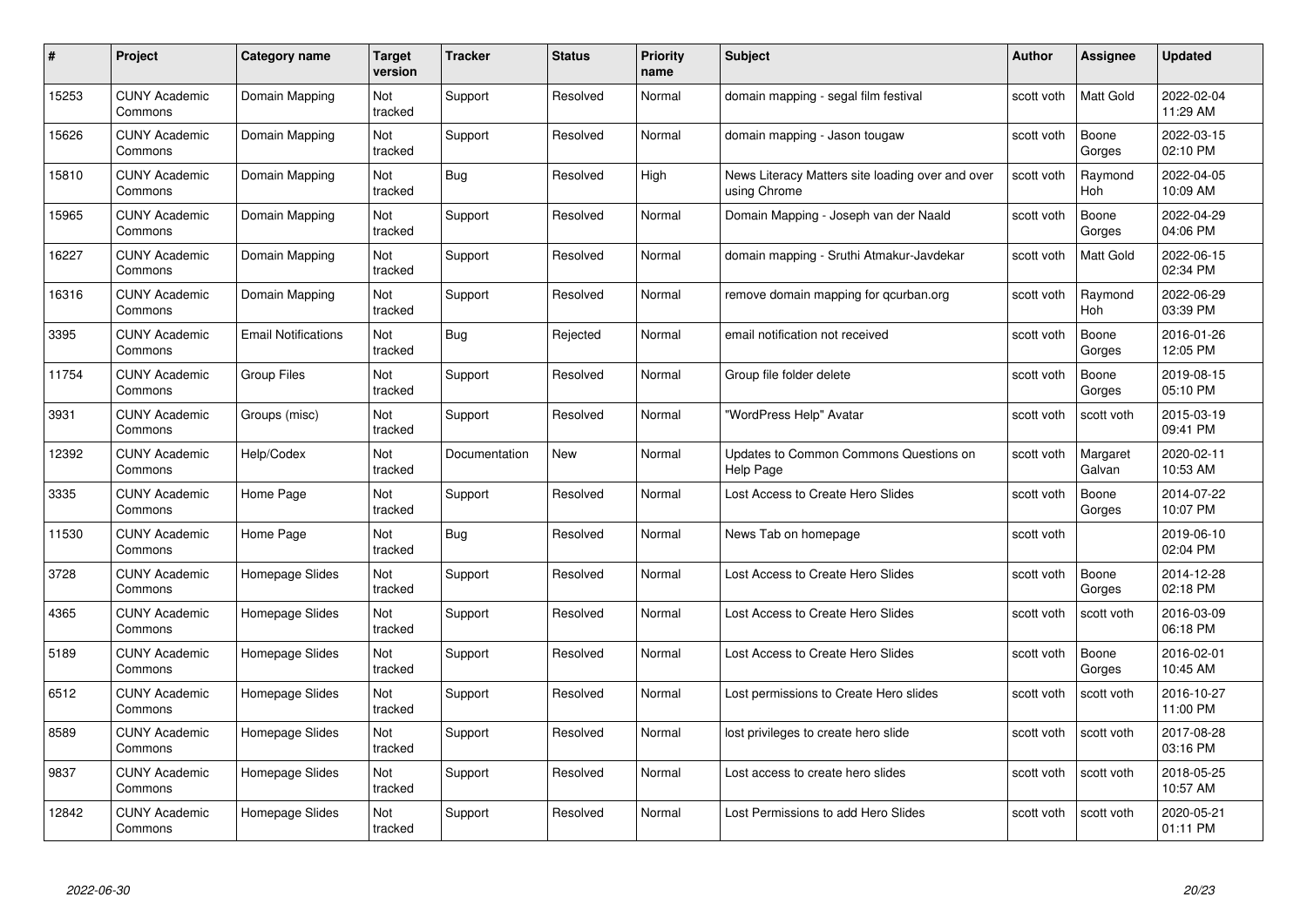| #     | Project                         | <b>Category name</b>           | Target<br>version | <b>Tracker</b> | <b>Status</b> | <b>Priority</b><br>name | <b>Subject</b>                                                       | <b>Author</b> | <b>Assignee</b>  | <b>Updated</b>         |
|-------|---------------------------------|--------------------------------|-------------------|----------------|---------------|-------------------------|----------------------------------------------------------------------|---------------|------------------|------------------------|
| 11591 | <b>CUNY Academic</b><br>Commons | Internal Tools and<br>Workflow | Not<br>tracked    | Support        | Resolved      | Normal                  | Get Licence for Camtasia                                             | scott voth    | <b>Matt Gold</b> | 2019-07-16<br>11:27 AM |
| 10170 | <b>CUNY Academic</b><br>Commons | Non-CUNY sign up<br>codes      | Not<br>tracked    | Support        | Resolved      | Normal                  | Non CUNY Membership request                                          | scott voth    | <b>Matt Gold</b> | 2018-08-17<br>02:28 PM |
| 10000 | <b>CUNY Academic</b><br>Commons | Performance                    | Not<br>tracked    | <b>Bug</b>     | Resolved      | Normal                  | Pages display correctly but cannot edit them                         | scott voth    | Boone<br>Gorges  | 2018-07-13<br>12:31 PM |
| 4373  | <b>CUNY Academic</b><br>Commons | Public Portfolio               | Not<br>tracked    | Support        | Resolved      | Normal                  | Delete Old "Title" section from Member's public<br>portfolio page    | scott voth    | Boone<br>Gorges  | 2015-08-04<br>09:01 PM |
| 12247 | <b>CUNY Academic</b><br>Commons | Publicity                      | Not<br>tracked    | Support        | New           | Normal                  | Screenshot of First Commons Homepage                                 | scott voth    | scott voth       | 2020-01-14<br>12:08 PM |
| 1936  | <b>CUNY Academic</b><br>Commons | Redmine                        | Not<br>tracked    | Bug            | Resolved      | Normal                  | Redmine email notifications                                          | scott voth    |                  | 2012-06-15<br>11:59 AM |
| 4445  | <b>CUNY Academic</b><br>Commons | Registration                   | Not<br>tracked    | Bug            | Resolved      | Normal                  | user alisonorlando is trying to register - no email<br>received      | scott voth    | Boone<br>Gorges  | 2015-08-20<br>12:35 PM |
| 7625  | <b>CUNY Academic</b><br>Commons | Registration                   | Not<br>tracked    | <b>Bug</b>     | Resolved      | Normal                  | User unable to register - gets "Forbidden"<br>message                | scott voth    |                  | 2017-11-15<br>01:44 PM |
| 3528  | <b>CUNY Academic</b><br>Commons | Server                         | Not<br>tracked    | Bug            | Resolved      | High                    | Slow Response Time                                                   | scott voth    | <b>Matt Gold</b> | 2016-01-26<br>05:11 PM |
| 3551  | <b>CUNY Academic</b><br>Commons | Server                         | Not<br>tracked    | Bug            | Resolved      | Normal                  | Slow Response Time                                                   | scott voth    | Matt Gold        | 2014-11-11<br>02:31 PM |
| 4107  | CUNY Academic<br>Commons        | Server                         | Not<br>tracked    | Bug            | Resolved      | Normal                  | Slow Response Time and "Error establishing a<br>database connection" | scott voth    |                  | 2015-06-11<br>09:33 AM |
| 4685  | <b>CUNY Academic</b><br>Commons | Server                         | Not<br>tracked    | <b>Bug</b>     | Resolved      | Immediate               | Response Time Poor - Unable to connect to<br>database                | scott voth    |                  | 2015-09-28<br>09:16 PM |
| 5295  | <b>CUNY Academic</b><br>Commons | Server                         | Not<br>tracked    | <b>Bug</b>     | Resolved      | Normal                  | Lousy Response Time and sporadic timeouts                            | scott voth    |                  | 2016-03-15<br>10:03 AM |
| 8325  | <b>CUNY Academic</b><br>Commons | Server                         | Not<br>tracked    | Support        | Resolved      | Normal                  | intermittent server issues                                           | scott voth    | Boone<br>Gorges  | 2017-07-01<br>10:57 AM |
| 14986 | <b>CUNY Academic</b><br>Commons | Server                         | Not<br>tracked    | Bug            | Resolved      | High                    | Commons Site Down?                                                   | scott voth    | Boone<br>Gorges  | 2021-11-23<br>04:21 PM |
| 14250 | <b>CUNY Academic</b><br>Commons | Support                        | Not<br>tracked    | Support        | Resolved      | Normal                  | migrate new site to old url                                          | scott voth    |                  | 2021-04-13<br>07:41 PM |
| 5829  | <b>CUNY Academic</b><br>Commons | Upgrades                       | Not<br>tracked    | <b>Bug</b>     | Resolved      | Normal                  | New Server - Creating a Group - Sometimes get<br>502 error           | scott voth    |                  | 2016-08-01<br>11:58 PM |
| 7722  | <b>CUNY Academic</b><br>Commons | <b>User Experience</b>         | Not<br>tracked    | Design/UX      | Abandoned     | Normal                  | Password Reset Issues                                                | scott voth    | scott voth       | 2017-12-04<br>10:16 AM |
| 3026  | CUNY Academic<br>Commons        | UserVoice                      | Not<br>tracked    | Feature        | Rejected      | Normal                  | User Voice Upgrade                                                   | scott voth    | scott voth       | 2016-01-26<br>11:26 AM |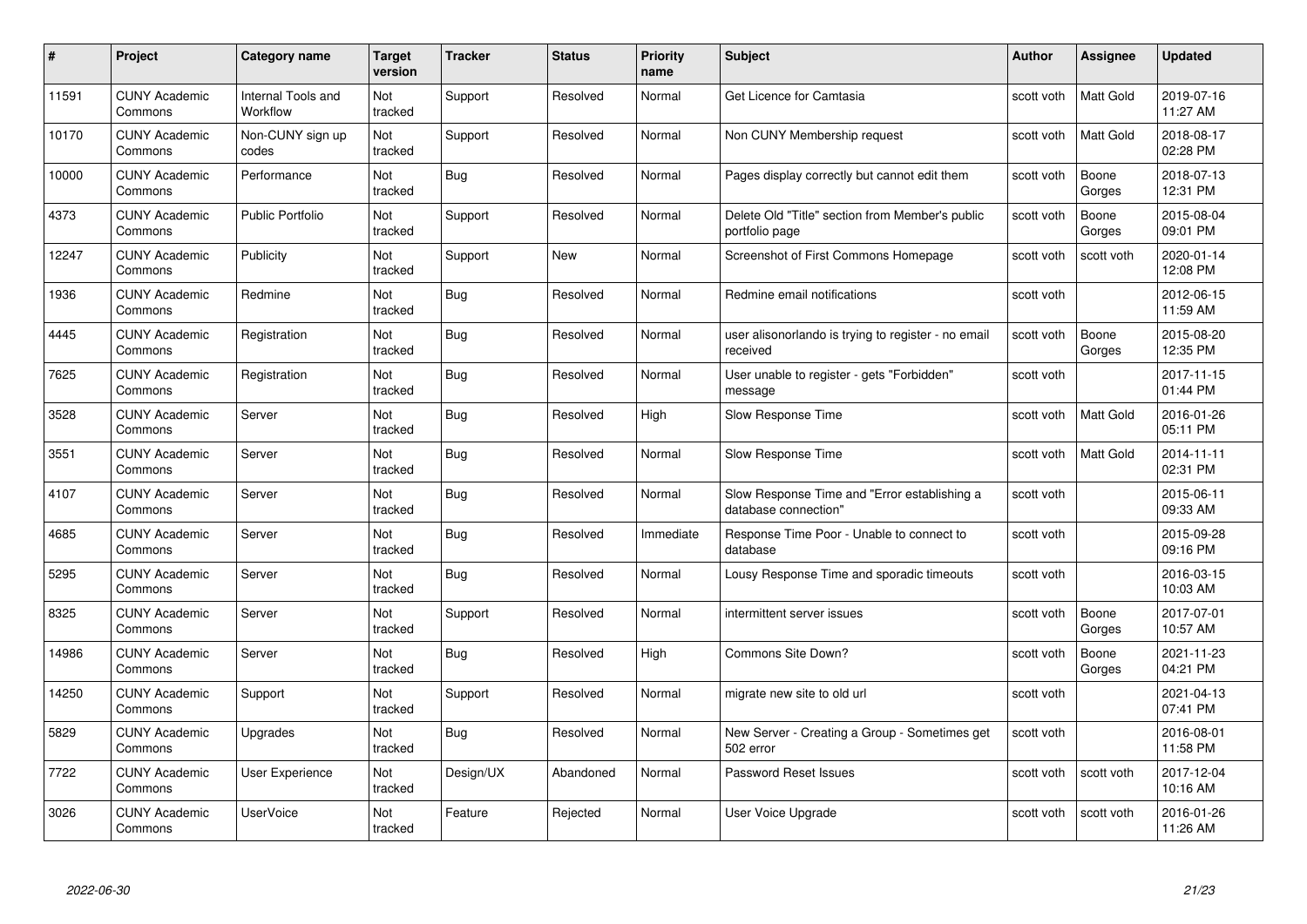| #     | Project                         | <b>Category name</b> | Target<br>version | <b>Tracker</b> | <b>Status</b>        | <b>Priority</b><br>name | <b>Subject</b>                                                                | Author     | <b>Assignee</b>   | <b>Updated</b>         |
|-------|---------------------------------|----------------------|-------------------|----------------|----------------------|-------------------------|-------------------------------------------------------------------------------|------------|-------------------|------------------------|
| 3098  | <b>CUNY Academic</b><br>Commons | <b>UserVoice</b>     | Not<br>tracked    | Support        | Rejected             | Normal                  | <b>Access to UserVoice</b>                                                    | scott voth | Matt Gold         | 2016-01-26<br>11:36 AM |
| 437   | <b>CUNY Academic</b><br>Commons | Wiki                 | Not<br>tracked    | Bug            | Resolved             | High                    | Wiki not displaying images in newer pages                                     | scott voth | Boone<br>Gorges   | 2010-12-07<br>08:39 AM |
| 438   | <b>CUNY Academic</b><br>Commons | Wiki                 | Not<br>tracked    | <b>Bug</b>     | Resolved             | High                    | lost write privileges on wiki image folder                                    | scott voth | Boone<br>Gorges   | 2010-12-07<br>10:26 AM |
| 460   | <b>CUNY Academic</b><br>Commons | Wiki                 | Not<br>tracked    | <b>Bug</b>     | Resolved             | Normal                  | Older Images not showing up on Wiki after release   scott voth<br>1.1.1       |            | Boone<br>Gorges   | 2010-12-21<br>04:46 PM |
| 11386 | <b>CUNY Academic</b><br>Commons | WordPress - Media    | Not<br>tracked    | Support        | Reporter<br>Feedback | Normal                  | disappearing images                                                           | scott voth | Boone<br>Gorges   | 2019-05-14<br>10:32 AM |
| 536   | <b>CUNY Academic</b><br>Commons | WordPress (misc)     | Not<br>tracked    | Feature        | Resolved             | Low                     | Generate statistics on themes used by Commons<br>bloggers                     | scott voth | Matt Gold         | 2011-02-20<br>12:44 PM |
| 592   | <b>CUNY Academic</b><br>Commons | WordPress (misc)     | Not<br>tracked    | <b>Bug</b>     | Resolved             | Normal                  | Trouble adding new user to Blog                                               | scott voth | Matt Gold         | 2011-02-19<br>04:39 PM |
| 594   | <b>CUNY Academic</b><br>Commons | WordPress (misc)     | Not<br>tracked    | Feature        | Resolved             | Normal                  | Add more meaningful error messages when<br>adding users to blogs doesn't work | scott voth | scott voth        | 2012-01-02<br>09:51 PM |
| 1932  | <b>CUNY Academic</b><br>Commons | WordPress (misc)     | Not<br>tracked    | Bug            | Resolved             | Normal                  | Lost access to Create Hero Slides                                             | scott voth | Boone<br>Gorges   | 2012-06-12<br>08:34 AM |
| 2190  | <b>CUNY Academic</b><br>Commons | WordPress (misc)     | Not<br>tracked    | Support        | Resolved             | Normal                  | reset "dlbaker.commons.gc.cuny.edu"                                           | scott voth | Dominic<br>Giglio | 2012-11-14<br>03:59 PM |
| 2347  | <b>CUNY Academic</b><br>Commons | WordPress (misc)     | Not<br>tracked    | Bug            | Resolved             | High                    | higheredexecutivecertificate.commons.gc.cuny.ed<br>$\mathsf{u}/$              | scott voth | Boone<br>Gorges   | 2014-05-01<br>08:00 PM |
| 2392  | <b>CUNY Academic</b><br>Commons | WordPress (misc)     | Not<br>tracked    | Bug            | Resolved             | Normal                  | Lost Access to Create Hero Slides                                             | scott voth | Boone<br>Gorges   | 2013-02-04<br>10:25 AM |
| 2679  | <b>CUNY Academic</b><br>Commons | WordPress (misc)     | Not<br>tracked    | Support        | Resolved             | Normal                  | WP Post to PDF plugin Logo                                                    | scott voth | Boone<br>Gorges   | 2014-11-03<br>03:53 PM |
| 2878  | <b>CUNY Academic</b><br>Commons | WordPress (misc)     | Not<br>tracked    | Support        | Resolved             | Normal                  | Domain Mapping Request - Sarah Welsh                                          | scott voth | Boone<br>Gorges   | 2016-01-26<br>12:39 AM |
| 3424  | <b>CUNY Academic</b><br>Commons | WordPress (misc)     | Not<br>tracked    | Support        | Resolved             | Urgent                  | Getting "Error establishing a database connection"                            | scott voth | Matt Gold         | 2016-01-26<br>12:06 PM |
| 4631  | <b>CUNY Academic</b><br>Commons | WordPress (misc)     | Not<br>tracked    | <b>Bug</b>     | Rejected             | High                    | caching/ssl issues ??                                                         | scott voth | Boone<br>Gorges   | 2016-01-26<br>10:35 AM |
| 7954  | <b>CUNY Academic</b><br>Commons | WordPress (misc)     | Not<br>tracked    | Support        | Resolved             | Normal                  | Public site not showing up in "Sites"                                         | scott voth | Boone<br>Gorges   | 2017-11-15<br>11:01 AM |
| 10071 | <b>CUNY Academic</b><br>Commons | WordPress (misc)     | Not<br>tracked    | <b>Bug</b>     | Resolved             | Normal                  | News Site not displaying                                                      | scott voth |                   | 2018-07-30<br>01:19 PM |
| 10171 | <b>CUNY Academic</b><br>Commons | WordPress (misc)     | Not<br>tracked    | Support        | Resolved             | Normal                  | <b>Migration Question</b>                                                     | scott voth |                   | 2018-09-12<br>01:48 PM |